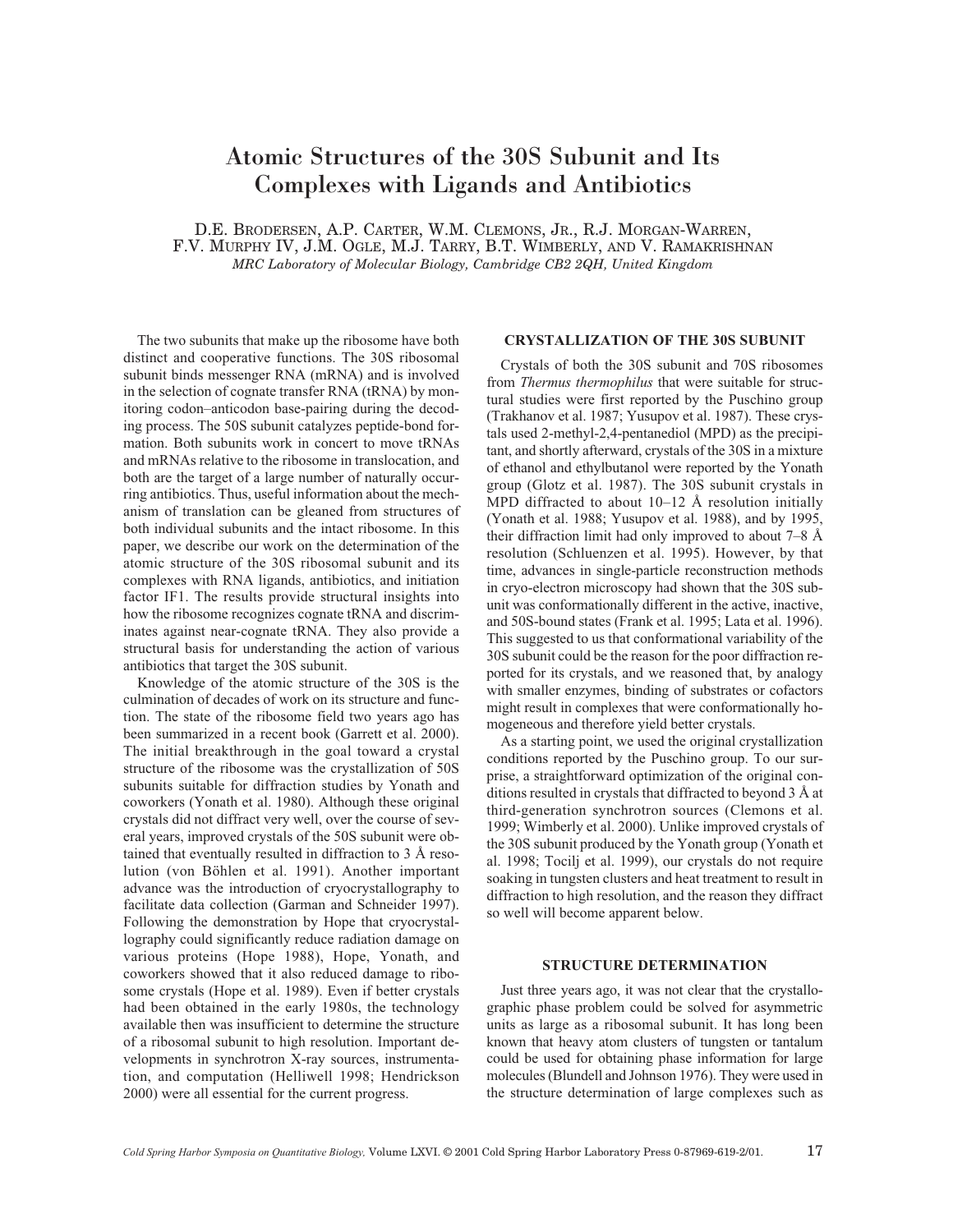ribulose biphosphate carboxylase and the nucleosome core particle (O'Halloran et al. 1987; Andersson et al. 1989; Knablein et al. 1997). The use of clusters was also suggested for ribosomes (Thygesen et al. 1996). The first concrete demonstration that such clusters could yield phase information for ribosome-sized problems came when they could be visualized directly in difference-Patterson maps of the 50S subunit and resulted in electron density maps that showed unambiguous right-handed helices corresponding to A-form RNA duplexes (Ban et al. 1998).

At the same time, anomalous scattering has seen increasing use in structure determination, especially through the use of the *m*ulti-wavelength *a*nomalous *d*iffraction (MAD) technique on crystals of proteins labeled with selenomethionine (Hendrickson et al. 1990; Hendrickson 1991). It was shown by us that treatment of MAD as a special case of standard multiple isomorphous replacement (MIR) resulted in excellent phases despite the nominally very small signal from anomalous scattering (Ramakrishnan et al. 1993; Ramakrishnan and Biou 1997). A test calculation shows that a fully selenomethionylated ribosome would have too little signal to be useful (Clemons et al. 2001). However, the LIII edges of many elements typically have 3–4 times the anomalous scattering of the K-edge of selenium, and were previously used for both protein (Kahn et al. 1985; Weis et al. 1991) and RNA (Cate et al. 1996) structure determination. Calculations based on the original equation by Crick and Magdoff (1956) showed that even 10–20 sites per 30S subunit would result in a measurable signal (Clemons et al. 2001), offering an alternative route to the phasing problem. This conclusion appears to have been reached independently by the various groups working on ribosome crystallography. Our atomic structure of the 30S, as well as that of the 50S (Ban et al. 2000) and the 70S (Cate et al. 1999), were all solved primarily using LIII edges of compounds such as osmium or iridium hexammine, although in each case, heavy atom clusters were very useful in the determination of low-resolution phases.

The structure of the 30S in our laboratory was determined in two steps: Initially, a 5.5 Å resolution structure was determined, which implicitly described the correct molecular packing in the crystal (Clemons et al. 1999). Even at this resolution, we were able to interpret about a third of the structure because of the large amount of prior structural and biochemical data on the 30S subunit. We were able to place proteins whose structures had been determined in isolation, deduce the fold and location of the previously unknown protein S20, and determine the fold of the entire central domain of 16S RNA and the relative location of the functionally important helix 44 along the interface of the subunit.

Last year, we published the complete atomic structure of the 30S subunit (Wimberly et al. 2000). Crystallographic details of the determination of the 30S structure have been published recently (Clemons et al. 2001).

## **GLOBAL ARCHITECTURE**

The final refined atomic model of the 30S subunit at 3 Å resolution contains 1513 out of 1521 nucleotides of 16S

RNA and all 20 polypeptide chains present in the crystal (S2-S20, THX), with 98% of the sequence built into the molecule (Wimberly et al. 2000). The missing regions occur exclusively at the termini of the RNA and proteins.

The secondary structure of *Thermus* 16S RNA is very close to that predicted on the basis of phylogenetic comparisons (Gutell 1996), which is shown in Figure 1 along with the standard Brimacombe numbering for the various double helical elements (Glotz and Brimacombe 1980; Mueller et al. 1997). Figure 1 also indicates the insertions and deletions relative to the *Escherichia coli* 16S RNA sequence, and both sets of numberings are shown to aid biochemical analysis. The secondary structure domains of 16S RNA form distinct domains in three dimensions (Fig. 2a), so that the 5´ domain forms the body, the central domain forms the platform, the 3´ major domain forms the head, and the 3´ minor domain consists largely of two helices that lie on the intersubunit interface. This is different from the structure of 23S RNA, where the division of secondary structure domains appears to be more arbitrary and where the secondary structure domains are closely intertwined in three dimensions. The three-dimensional structure of 16S RNA has been described briefly (Wimberly et al. 2000), and a detailed analysis is in progress.

The shape of the 30S is very similar to that seen by electron microscopy. In addition to the classic features of the head, shoulder, and platform, one can also see the "beak" and "spur" that were observed using cryoelectron microscopy (Frank et al. 1995; Stark et al. 1995). From a comparison of the various electron microscopic images of the 30S subunit (Frank et al. 1995; Lata et al. 1996), it appears that the crystal structure is closer to the 50Sbound form than to either the active or inactive conformations of the isolated subunit.

The overall shape and gross morphological features of the 30S subunit are largely determined by the RNA component (cf. Figs. 2a and 2c). The RNA contains more than 50 regular helices. Many of the regions that were considered to be single-stranded loops in the secondary structure are in fact irregular extensions of regular double helices, so the molecule can be thought of in three dimensions as largely helical. Neighboring helical elements are often coaxially stacked; e.g., helices 16 and 17 in the 5´ domain or helices 21, 22, and 23 in the central domain. These coaxially stacked helices are packed using primarily three types of interactions, all of which use the minor groove as the packing interface (Wimberly et al. 2000). A notable feature is the use of highly conserved adenines to make tertiary interactions by binding in the minor groove of an adjacent double-helical section of RNA. As described below, this feature is also used in decoding.

The proteins mainly decorate the back and periphery of the 30S subunit (Fig. 2b), whereas the interface surface consists largely of ribosomal RNA (Fig. 2c). A glaring exception to this rule is S12, which is located near the decoding site at the interface. Proteins S13 and S19 also lie mainly on the 50S side of the head.

Many of the proteins have highly elongated extensions or internal loops (Fig. 3). A particularly dramatic example is S12, which is the only protein that lies directly at the intersubunit interface, but has a long amino-terminal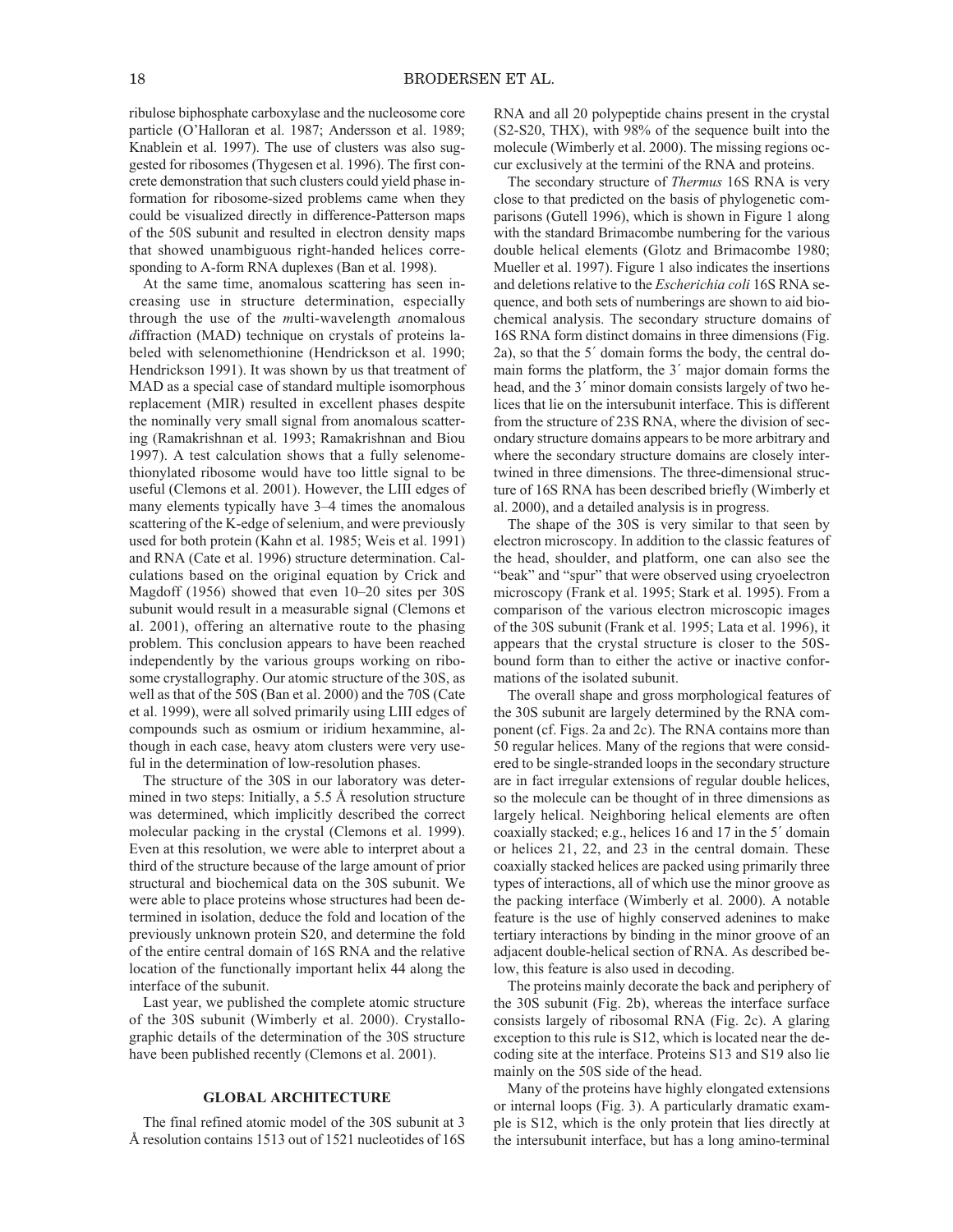

**Figure 1.** Secondary structure diagram of 16S RNA from *Thermus thermophilus*, colored by domain (5´ domain *red*, central domain *green*, 3´ major domain *orange*, and 3´ minor domain *blue*). Insertions in the *Thermus* sequence relative to *E. coli* occur in the 5´ and 3´ major domains and are shown in green. Deletions are indicated with black tick marks and a "∆*n*" to show the deletion of *n* nucleotides. The *T. thermophilus* numbering is shown by tick marks for every 10th nucleotide and labels for every 50 nucleotides, colored as for each domain. Corresponding *E. coli* numbering and tick marks are shown in black throughout. (Modified, with permission, from http://www.rna.icmb.utexas.edu; see Gutell 1996.)

extension that threads through the 30S subunit and makes contact with S8 and S17 on the back side. In general, these extensions are highly basic, make intimate contacts with ribosomal RNA, and help with the assembly and folding of the 30S subunit. Similar extensions have also been observed in the 50S structure (Ban et al. 2000).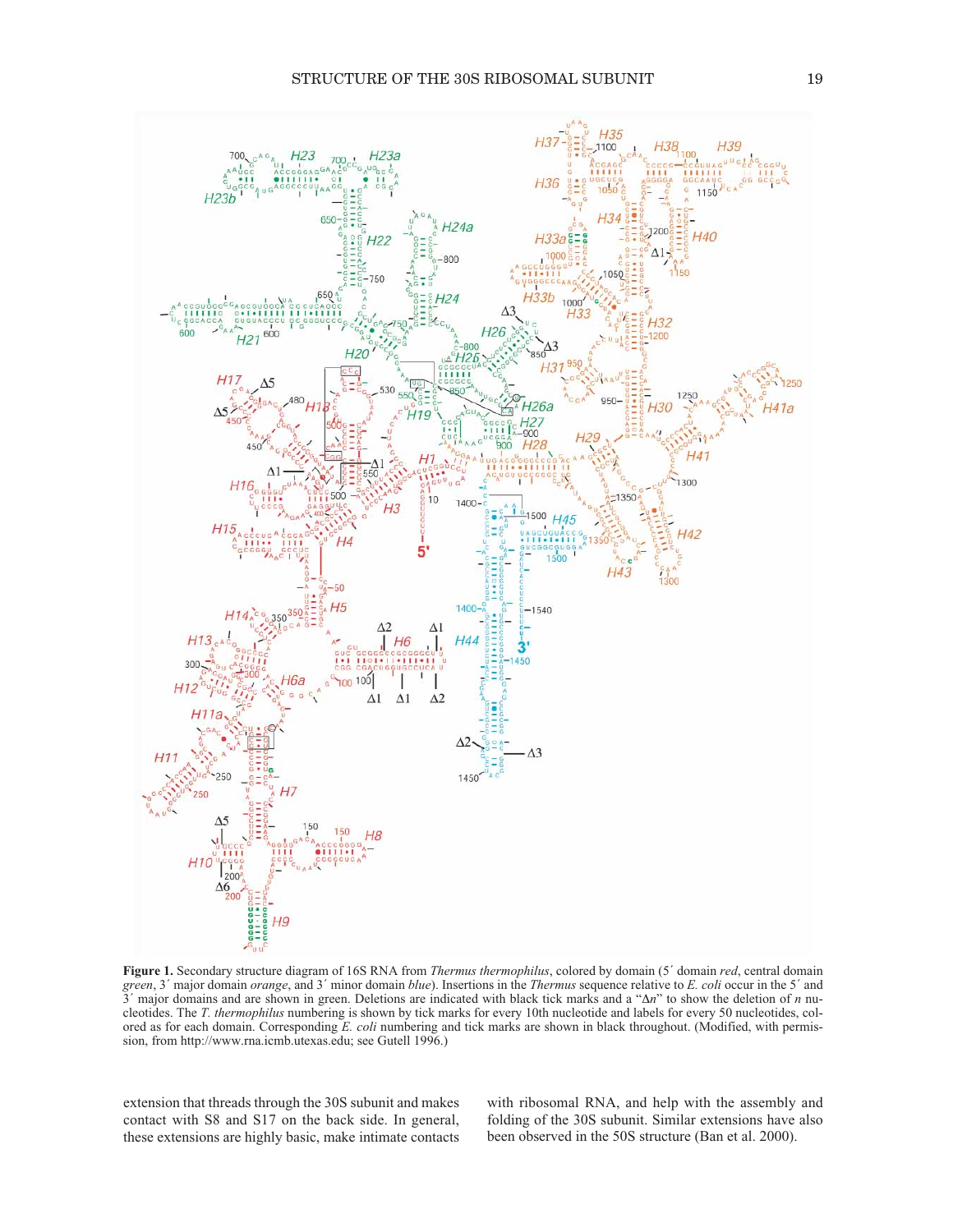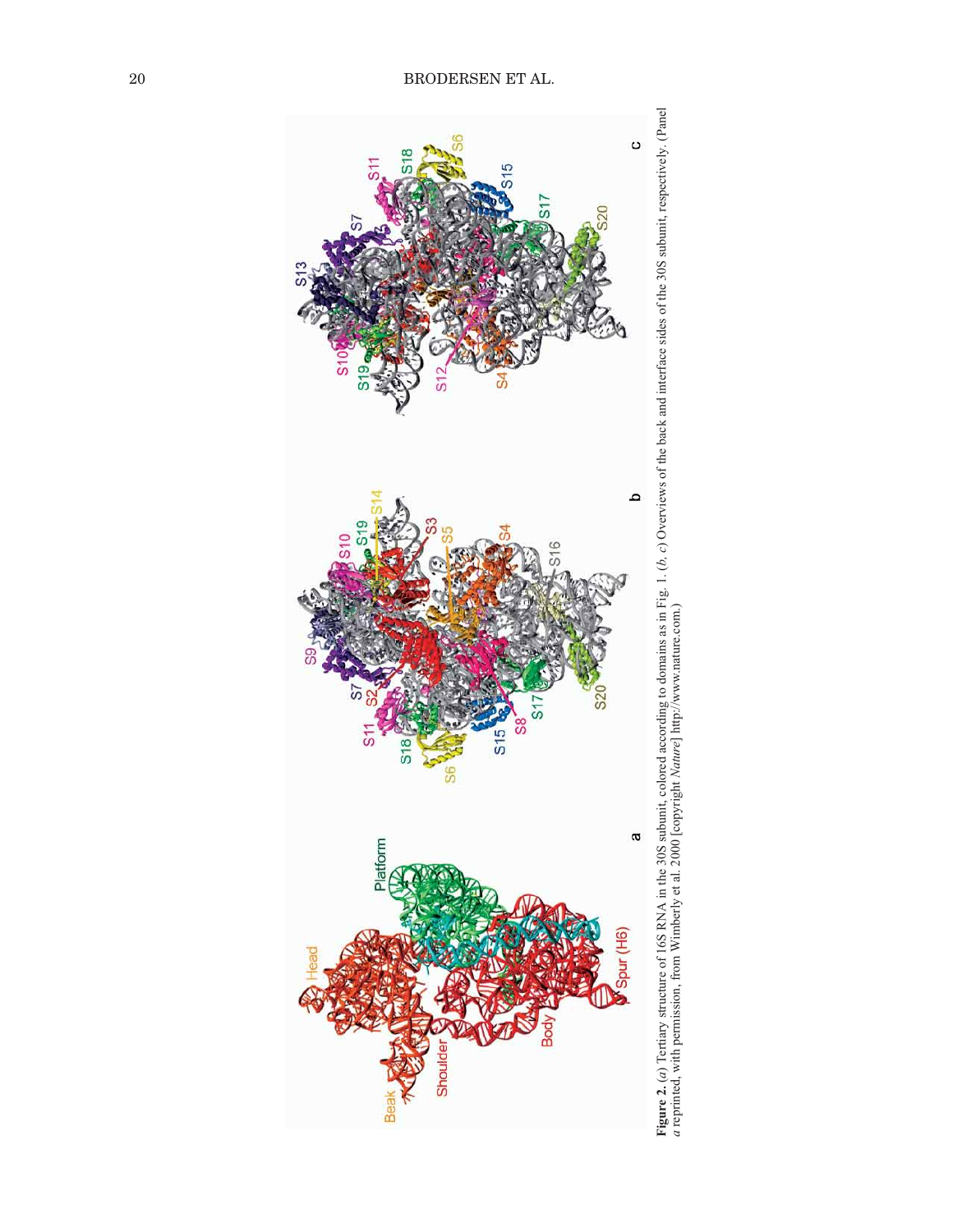

**Figure 3.** Protein structure gallery. Examples of structures of 30S proteins with long extensions. Of these, only the structure of S6 was determined in isolation. S14 contains a bound zinc ion which is shown as a green sphere.

Interestingly, proteins characterized as primary binders in the 30S assembly map are all globular and lack the long extensions. These proteins generally bind at multihelix junctions, such as S4 at the 5-way junction of helices 3, 4, 16, 17, and 18; S7 at the junction of helices 29, 30, 41, and 42; and S15 at the junction of helices 20, 21, and 22. The primary binders are very likely to be involved in condensing 16S RNA around multihelix junctions in agreement with a great deal of prior data (Nowotny and Nierhaus 1988; Agalarov and Williamson 2000). Finally, proteins with similar or even identical folds, such as S6, S10, and S11, bind RNA in different ways, suggesting that it is difficult to make inferences about RNA binding from topology.

# **COMPARISON WITH AN INDEPENDENT 30S STRUCTURE**

The same month that our structure was published, an independent 3.3 Å structure of the 30S subunit from the Max Planck/Weizmann group was reported (Schluenzen et al. 2000). A comparison reveals a very similar overall conformation of the 30S subunit in the two structures. Thus, there appears to be little evidence to support the claim that heating in the presence of tungsten clusters leads to a functionally more active form of the particle (Tocilj et al. 1999; Schluenzen et al. 2000). Although the global path of the RNA backbone is in agreement with ours, there are many significant differences in the details. In the Max Planck/Weizmann structure, regions of RNA such as the 560 and 967 loops are missing, irregular conformations of RNA are often modeled differently, and the RNA registry differs from ours in several regions, with these regional differences accounting for about 300 out of 1500 nucleotides. The root mean square deviation (rmsd) between equivalent phosphorus atoms in these regions of discrepancy is 6.1 Å compared to 3.6 Å for the whole RNA. In the Max Planck/Weizmann structure, the previously unsolved proteins are modeled as  $Ca$  traces with unidentified residues and are often noncontiguous and incomplete. Major differences in proteins fall into the categories of missing domains (e.g., S2, S4), missing extensions or loops (e.g., S7, S9, S13), or incompatible topologies (e.g., S11, S12, S17). Part of their S3 corresponds to our S14, and S20 has completely reversed polypeptide chain direction. We attribute most of these discrepancies to differences in interpretation of the electron density rather than genuine differences in conformation. Support for this view comes from the observation that recent structures of the 30S subunit published by the Max Planck/Weizmann group are in very close agreement with the structure we originally published about 8 months earlier, with an rmsd between phosphorus atoms of about 1 Å (Pioletti et al. 2001). Any differences that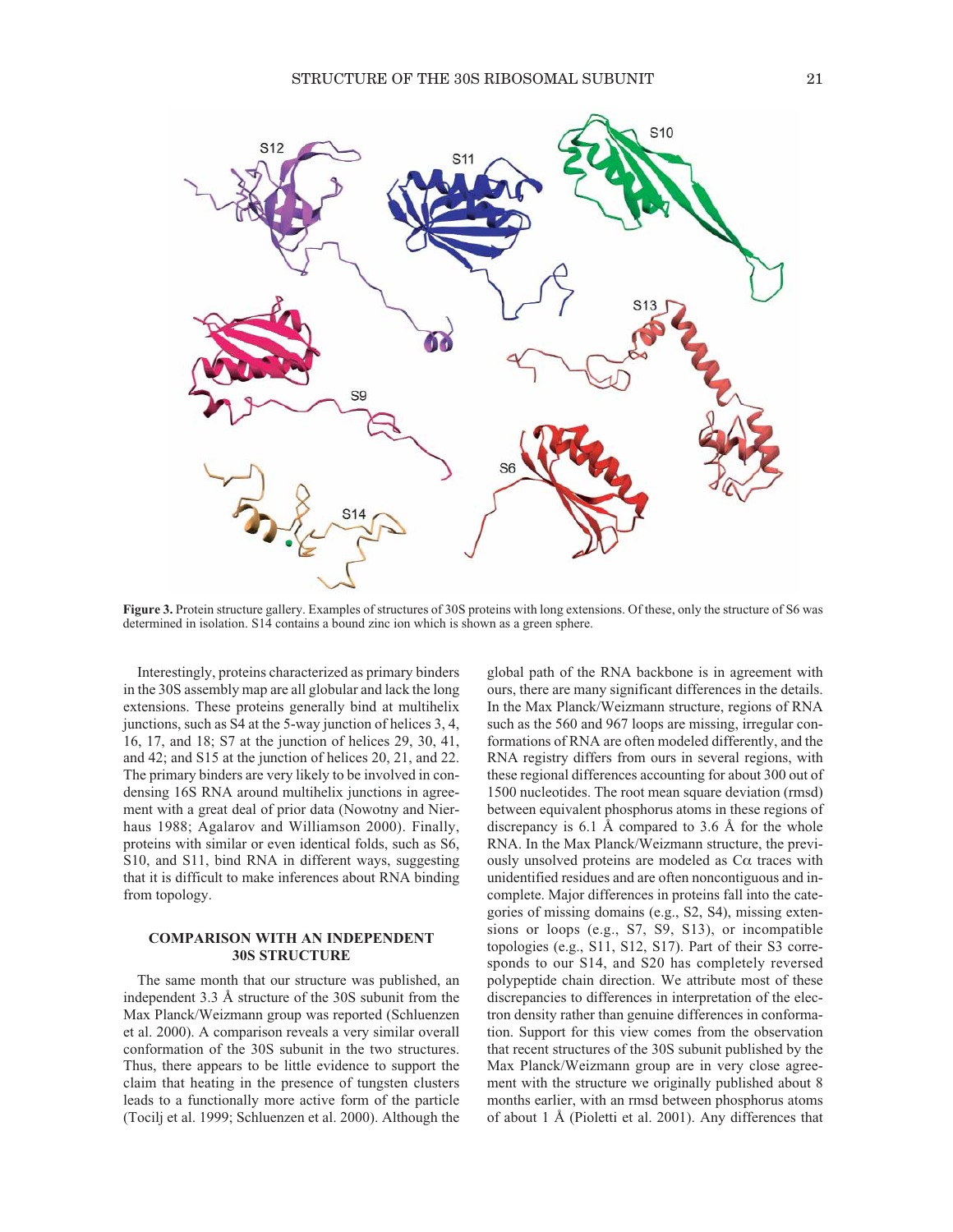remain could be the result of slightly different crystallization conditions as well as the fact that tungsten clusters are part of the Max Planck/Weizmann structure, but not of ours.

## **BINDING SITES FOR tRNA AND mRNA**

A precise analysis of the tRNA- and mRNA-binding sites was made easier by the occurrence of two fortuitous interactions. The spur (helix 6) from a neighboring molecule in the crystal is inserted into the P site of the 30S subunit and mimics P-site tRNA (Carter et al. 2000). Interestingly, the 3´ end of 16S RNA is folded back into the mRNA-binding cleft, and nucleotides are visible in both the P- and the E-site codons. The terminal three bases of this "pseudo-message" form noncanonical base pairs with the "anticodon" from the spur. Thus, the form of the 30S we crystallized appears to have mimics for tRNA in the P site and mRNA in the P and E sites. In hindsight, it is clear why this crystal form diffracts well even in the absence of bound ligands: It effectively mimics a ligand-bound form through crystal contacts. It is also interesting that in the absence of added mRNA, the 3´ end of 16S RNA is folded back into the 30S cleft in crystals of 70S ribosomes also (see Noller et al., this volume). This suggests that the binding of the 3´ end of 16S RNA into its own mRNA-binding cleft in the 30S subunit is not just a crystal-packing artifact. Rather, the intramolecular burial of the 3´ end of 16S RNA into the message-binding cleft may be energetically more favorable than bind-

ing mRNA for entropic reasons, except when extensive additional compensating interactions are made with mRNA; e.g., in base-pairing of the 3´ end with the Shine-Dalgarno sequence. This feature may therefore have the benefit of making initiation more specific.

The 7.8 Å structure of the 70S with mRNA and tRNA identified two elements of the 30S subunit, helix 27 and helix 44 (Cate et al. 1999). Using these two elements, we were able to superimpose the 70S structure onto our atomic model for the 30S subunit to arrive at a model for the interaction of tRNA with the 30S subunit (Fig. 4a). The superposition provided additional evidence that the spur and 3´ end of 16S RNA were good mimics of P-site tRNA and mRNA, respectively, as discussed above. In addition, it allowed us to deduce details of the interactions of tRNA and mRNA with the 30S subunit (Carter et al. 2000). As an example, details of the interaction of the P-site tRNA mimic and codon with the 30S subunit are shown in Figure 4b.

As had been revealed by previous biochemical data, the P-site tRNA makes extensive interactions with the 30S subunit. On the other hand, the A site is shallow and wide, which is consistent with both its lower affinity for tRNA and the need to allow tRNA to rotate significantly from its initial conformation as part of the ternary complex with EF-Tu (Stark et al. 1997) to its eventual conformation after GTP hydrolysis and accommodation, in which the acceptor arm of tRNA swings into the peptidyl transferase site. Additionally, the structure shows that helix 44, helix 34, protein S12, and the 530 loop are all part



**Figure 4.** tRNA-binding sites of the small subunit. (*a*) Overview of the three tRNA molecules modeled onto the 30S structure using the 7.8 Å structure of 70S in complex with tRNA and mRNA. The two 16S elements used for the superposition (helices 44 and 27) are shown in green. (*b*) Details of the interactions in the P site made by the spur (helix 6) from a neighboring subunit in the crystal that mimics tRNA. The 3´ end of 16S RNA is folded into the cleft of the 30S and mimics mRNA (*dark blue*). The spur is shown in red, and the elements of 16S RNA and ribosomal proteins are labeled and colored independently for clarity. Dotted yellow lines indicate base-pairing between the spur and the codon mimic (*dark blue*), and dotted black lines indicate hydrogen bonds. Bases with black filling have previously been implicated in P-site tRNA or mRNA binding. (Reprinted, with permission, from Carter et al. 2000 [copyright *Nature*] http://www.nature.com.)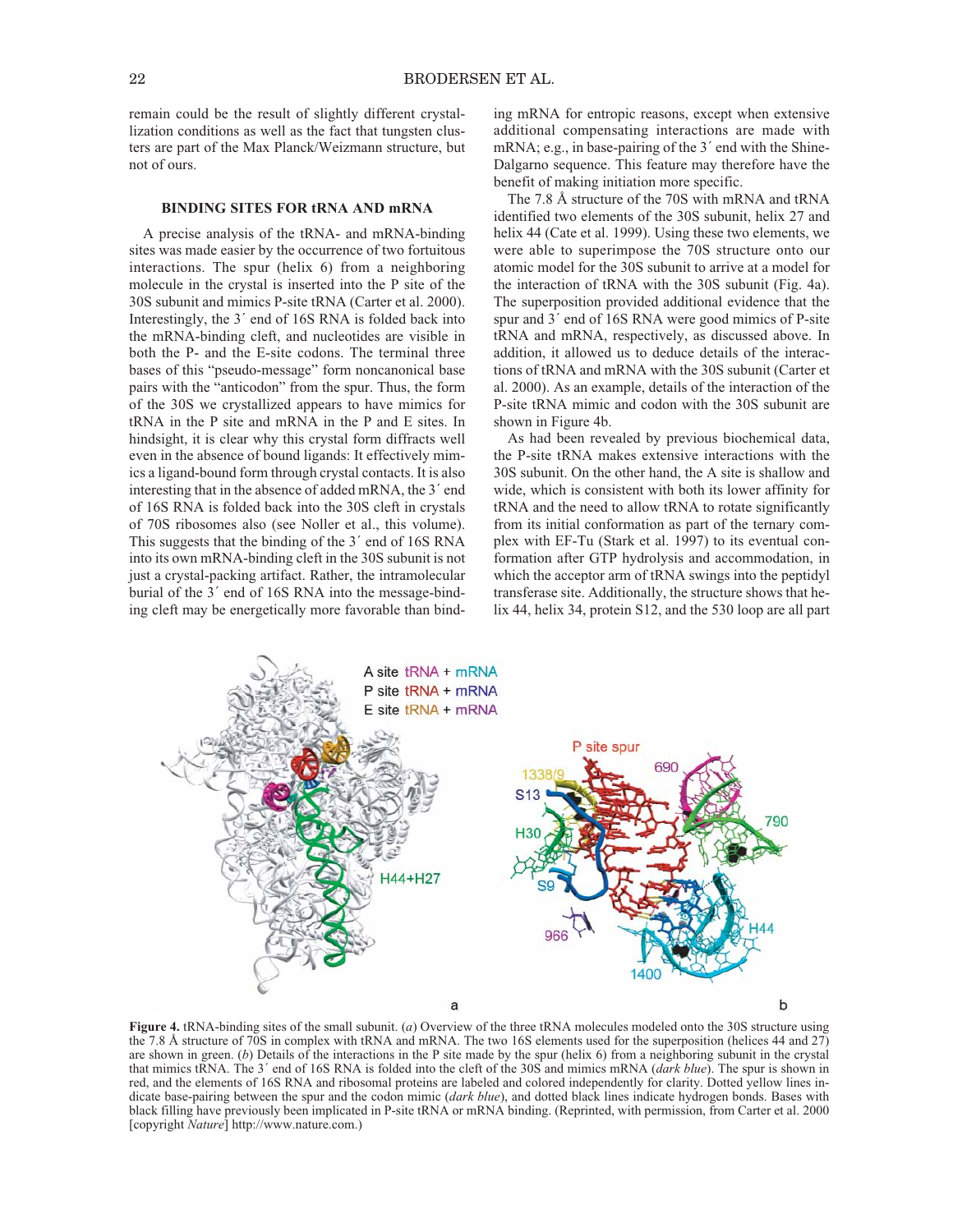of the A site where decoding occurs. This confirms the suggestion by Brimacombe and coworkers based on cross-linking experiments with mRNA that these elements are close to the decoding site (Dontsova et al. 1992).

The tRNA-binding sites have several striking features that were previously either unsuspected or only hinted at. Whereas the A and P sites consist mainly of RNA elements, the E-site tRNA includes extensive interactions with proteins S7 and S11. A second unexpected finding was that long tendrils of extended polypeptide chains from S9 and S13 make their way into the tRNA-binding sites. In particular, the lengths of the S9 tail and its terminal lysine residue are highly conserved, suggesting that it makes a crucial interaction with tRNA.

The tRNA interactions deduced from the 30S structure are consistent with a large body of biochemical data and have subsequently been confirmed by the 5.5 Å resolution structure of the 70S ribosome with mRNA and tRNA (Yusupov et al. 2001), as well as our complex of mRNA and an anticodon stem-loop of tRNA with the 30S subunit (Ogle et al. 2001).

## **ROLE OF THE 30S SUBUNIT IN DECODING**

A central role of the 30S is decoding, or selection of the correct aminoacylated tRNA for participation in peptidyl transferase. The discrimination inherent in codon–anticodon base-pairing leads to a free-energy difference of only 2–3 kcal/mole between cognate tRNA and near-cognate tRNA (which has a single mismatch). This difference would predict an error rate of about  $10^{-2}$ , which is 1–2 orders of magnitude higher than the observed error rate of translation (Kurland 1992).

Ever since the discovery that antibiotics can increase the error rate of translation, it has been proposed that the ribosome can modulate the fidelity of translation by directly monitoring codon–anticodon base-pairing (Davies et al. 1964). The site where this monitoring occurs is referred to as the decoding site, and by definition, it must be part of the environment of A-site tRNA. Two possible mechanisms have been proposed to account for the improved accuracy. The first involves recognition by the ribosome of the geometry of correct codon–anticodon base-pairing in the same way that enzymes recognize the geometry of the correct substrate and discriminate against incorrect ones (Eigen and De Maeyer 1966; Potapov 1982; Thompson and Dix 1982). In an alternative mechanism, selection of the correct tRNA would be based on a kinetic proofreading scheme, in which the energy discrimination inherent in codon–anticodon pairing is used twice, by having an initial selection and a "proofreading" step that are separated by an irreversible step (Hopfield 1974; Ninio 1975). In the case of the ribosome, the irreversible step would be the hydrolysis of GTP by EF-Tu. Thus, an error rate of  $10^{-2}$  at each step could result in a total error rate as low as  $10^{-4}$  if each step was allowed to reach equilibrium. Because of the need for speed, the overall accuracy is reduced from the maximum possible, but it is still sufficient to account for the error rate of protein synthesis. Therefore, in the context of proofreading schemes, it is not clear that recognition of codon–anticodon pairing geometry by the ribosome is even necessary. However, when a slowly hydrolyzable GTP analog was used, it was shown that even a single selection step could theoretically have a discrimination sufficient to account for the accuracy of protein synthesis, provided equilibrium could be reached, which gave evidence for the ability of the ribosome to recognize the geometry of codon–anticodon base-pairing (Thompson and Karim 1982).

## **LOCATION OF THE DECODING SITE**

Where is the decoding site in the 30S subunit? Data from footprinting (Moazed and Noller 1990), cross-linking (Dontsova et al. 1992), and genetics (O'Connor et al. 1995, 1997) have implicated the region that includes helix 44, the 530 loop, and helix 34 in the ribosomal A site. These regions are all close together in the structure. More recent work on decoding has focused on two universally conserved residues, A1492 and A1493, which are part of an internal loop in helix 44. These residues are essential for both viability and A-site tRNA binding (Yoshizawa et al. 1999). This internal loop is also the binding site for the antibiotic paromomycin and related aminoglycosides, which increase the error rate of protein synthesis. In a nuclear magnetic resonance (NMR) structure of paromomycin bound to a fragment of helix 44, it was shown that the drug displaces A1492 and A1493 toward the minor groove of helix 44 (Fourmy et al. 1996). On the basis of biochemical experiments, it was concluded that the N1 of the two bases directly interacted with the 2´ OH of mRNA (Yoshizawa et al. 1999), and that the bases were involved in recognition of the shape of the codon–anticodon helix via minor-groove interactions. However, the same data could be used to arrive at a completely different model that involved interaction of the codon–anticodon helix with the major groove of helix 44 (VanLoock et al. 1999). In any case, when the 7.8 Å structure of the 70S ribosome with tRNA was determined, modeling the NMR structure of the internal loop with or without paromomycin into the 70S electron density suggested that the adenines were too far away from the codon–anticodon helix to have a direct role in decoding (Cate et al. 1999).

These discrepancies began to be resolved when the structure of the 30S subunit complexed with spectinomycin, streptomycin, and paromomycin showed that rather than displace them into the minor groove in a way that would preserve the A1493–A1408 base pair reported in the NMR structure (Fourmy et al. 1996), paromomycin in fact flipped A1492 and A1493 completely out of the internal loop of the helix so that they pointed into the A site (Carter et al. 2000). Modeling of A-site tRNA and mRNA showed that these bases would be in a position to bind directly in the minor groove of the codon–anticodon helix. However, they would do so in a way that would place the N1 of the adenines pointing toward tRNA rather than interacting with the 2´ OH of mRNA, as had previously been proposed (Yoshizawa et al. 1999). There are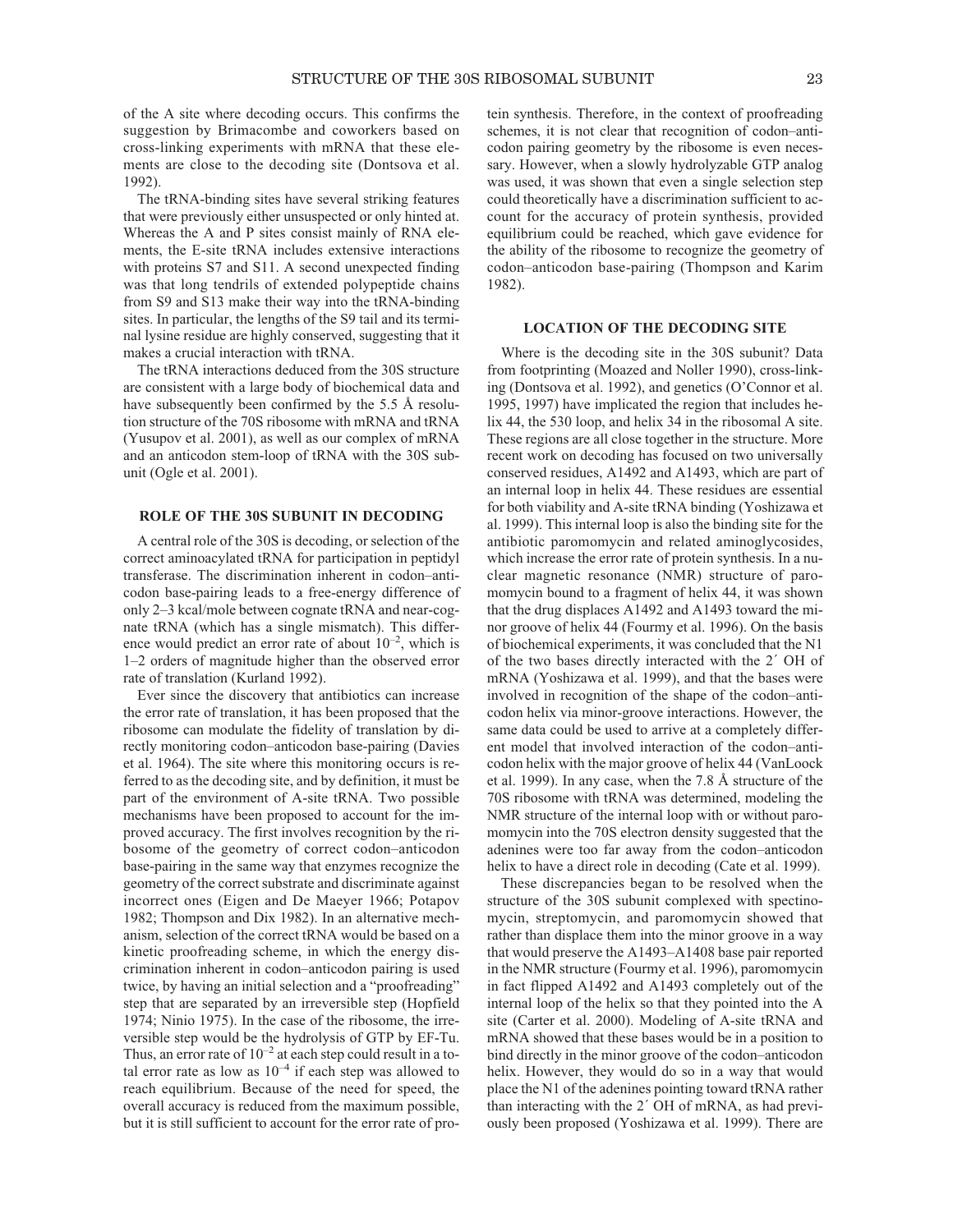several examples of highly conserved adenines in 16S RNA that form tertiary interactions with the minor groove of A-form helices. These interactions involve hydrogen bonding of the adenines with the 2´ OH of both strands of the minor groove in a manner that would be sensitive to the shape and width of the groove. On the basis of this analysis, it was proposed that the binding of cognate tRNA would induce a similar conformational change in A1492 and A1493 to the one induced by paromomycin. The energetic cost of the conformational change would be paid for by compensating interactions between the adenines and the codon–anticodon helix. In the case of near-cognate tRNA, the fit would not be perfect, so that the induced changes would not be energetically favorable. However, paromomycin, by partially paying the energetic cost of the induced changes, would promote the binding of near-cognate tRNA and thus lead to an increased error rate.

# **RECOGNITION OF CODON–ANTICODON BASE-PAIRING BY THE RIBOSOME**

The interactions by which the ribosome senses codon–anticodon pairing at the A site were determined experimentally by directly soaking mRNA in the form of a uridine hexanucleotide, as well as the anticodon stemloop of its cognate phenylalanyl-tRNA, into crystals of the 30S subunit (Ogle et al. 2001). This work directly revealed the codon and anticodon stem-loop in the A site. In doing so, it showed that our earlier modeling of the Asite tRNA was reasonably accurate, and also that a sharp kink exists in the mRNA between the A- and P-site codons, as could be expected if each were to be part of an A-form helix with its corresponding anticodon.

The binding of cognate tRNA induces global domain movements in the 30S subunit. It also causes local changes around the decoding site. In the absence of tRNA or paromomycin, A1492 and A1493 are stacked inside

helix 44, and G530 is in the *syn* conformation (Fig. 5a). The binding of paromomycin causes A1492 and A1493 to flip out of the internal loop of helix 44, while leaving G530 in the *syn* conformation (Fig. 5b). On tRNA binding, A1492 and A1493 flip out of helix 44 as we had predicted, but also cause G530 on the other side of the codon–anticodon helix to switch from a *syn* to an *anti* conformation (Fig. 5c). A comparison of Figures 5b and 5c shows that, apart from having no effect on G530, paromomycin alone does not induce precisely the same conformational changes in A1492 and A1493. This suggests that the antibiotic facilitates incorporation of near-cognate tRNA by contributing in part toward the energetic cost of changes required for recognition, rather than by creating a fully preformed binding site. Since the adenines are largely disordered in the native structure as judged by a very high B factor, but well ordered in the complexes with paromomycin or tRNA, there must be some additional entropic cost in the changes induced by binding.

A1493 makes intimate contacts with the first base pair of the codon–anticodon helix (Fig. 6a), whereas A1492 and G530 together span the minor groove of the second base pair and interact with each other via their N1 positions (Fig. 6c). The third base pair is not as closely monitored, with only the codon nucleotide making interactions with the ribosome (Fig. 6d). This is consistent with the requirement of the genetic code that the third position be able to accommodate noncanonical base pairs such as a GU wobble (Crick 1966; Yokoyama and Nishimura 1995). Moreover, the observation that the ribosome makes extensive interactions with the codon base but not the anticodon base is consistent with previous analysis suggesting that the codon base conformation is more restricted than that of the anticodon (Yokoyama and Nishimura 1995). These experiments show how the ribosome recognizes the geometry of codon–anticodon basepairing, consistent with the looser requirement at the



**Figure 5.** Overview of A-site tRNA binding. Discrete states of the 30S A site deduced from three different crystal structures of (*a*) native, unbound 30S, (*b*) the 30S in complex with paromomycin, and (*c*) the 30S in complex with mRNA and cognate tRNA. In all panels, tRNA ASL is gold, A-site mRNA codon purple, P-site mRNA codon green, protein S12 brown, and important bases involved in conformational changes red. Magnesium ions are shown as magenta spheres. (*a*) The A site of the native 30S subunit (Wimberly et al. 2000). A1492/3 (*red*, *right*) are stacked in the center of helix 44, and G530 is in its *syn* conformation. C1054 is shown in the upper left corner. (*b*) In the paromomycin-bound 30S (Carter et al. 2000), the bases of A1492 and A1493 have been pushed out into the A site by the antibiotic binding to the center of helix 44 (*yellow sticks*, *lower right*). (*c*) In the 30S:ASL:U6 complex, A1492/3 flip out to monitor the codon–anticodon interaction and G530 has switched to its *anti* conformation to stabilize the interaction of the second position. Two Mg ions are visible in the place where A1492/3 are located in the native structure. (Reprinted, with permission, from Ogle et al. 2001 [copyright AAAS] http://sciencemag.org.)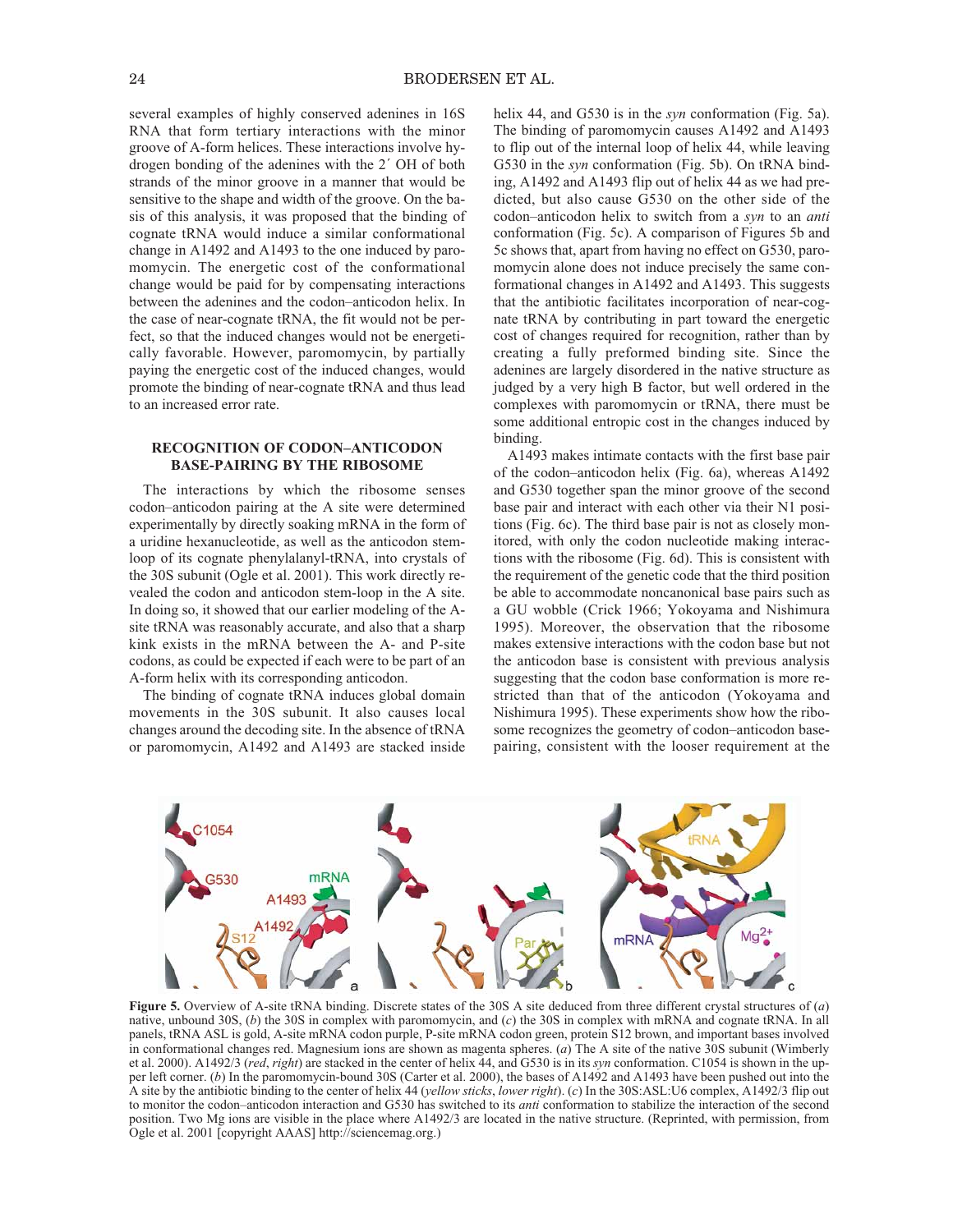

**Figure 6.** Details of the interactions at the A site. Interactions at the first, second, and wobble positions of the codon–anticodon minihelix. In panels *a*, *c*, and *d*, the codon (U6) is shown with purple sticks, the anticodon (ASL) with gold sticks, and the monitoring bases with brown sticks. (*a*) At the first position, the minor groove of the A36:U1 base pair is monitored by A1493 (*brown*). (*b*) A superposition of the base pairs in the first position with cognate (*gray*) and near-cognate (*brown*) tRNA. (*c*) At the second position, G530 and A1492 (both *brown*) act in concert to monitor the base pair A35:U2. (*d*) The Watson-Crick-like base-pairing in the wobble position of the 30S:ASL:U6 complex with C1054 (*brown*) stacking against the ribose of A35. The codon–anticodon interaction at the wobble position is stabilized by a Mg-mediated interaction with C518 and residues P48 and N49 from protein S12 (*gray sticks*). (Panels *a*, *c*, and *d* reprinted, with permission, from Ogle et al. 2001 [copyright AAAS] http://sciencemag.org.)

wobble position. The structure explains previous chemical modification data and also rationalizes the requirements for adenines at 1492 and 1493 and a guanine at 530. Only purines would be able to span a minor groove, but a guanine at 1492 or 1493 could not have the same conformation as either adenine because of a steric clash with the minor groove from its NH2 at the N2 position. Guanines also would not be able to make the analogous hydrogen bonds through their N1 positions. Similarly, only guanine at G530 would be able to form the observed bond with A1492 through the N1 position. Finally, because DNA has no 2´ OH group and, also, DNA–RNA hybrids have a different groove width and shape, the structure explains the classic observation that DNA is a poor template for translation but is less so in the presence of the aminoglycoside neomycin (McCarthy and Holland 1965). It also explains the inability of the ribosome to bind tRNA in the A site when the codon consists of DNA rather than RNA (Potapov et al. 1995).

Recently, we have also determined the structure of the anticodon stem-loop of near-cognate tRNA in complex with the 30S subunit. This near-cognate tRNA, which codes for leucine, has a GAG anticodon, and hence has a GU wobble in both the first and third positions using the poly-U mRNA. In the absence of paromomycin, no density is visible for tRNA in the A site, whereas weak density is visible for mRNA. In the presence of paromomycin, the structure is very similar to that of cognate tRNA. However, because the first base pair of the codon–anticodon helix is a GU wobble pair rather than a Watson-Crick base pair, the fit of A1493 with the minor groove of this base pair is distorted and hence energetically less favorable. Interestingly, in comparison with the cognate case, it is the codon base rather than the anticodon that has moved to accommodate the wobble pair at the first position (Fig. 6b).

These experiments show that the ribosome recognizes cognate tRNA through an induced-fit mechanism that monitors the geometry of the minor groove of codon–anticodon base-pairing. In doing so, the ribosome uses principles found in other systems. The interactions of A1493 and A1492 with the minor groove are identical to those classified as type I and type II A minor interactions (Nissen et al. 2001), which are found in tertiary interactions in the group I intron, and both 23S RNA and 16S RNA. Much of the free energy of the interaction ap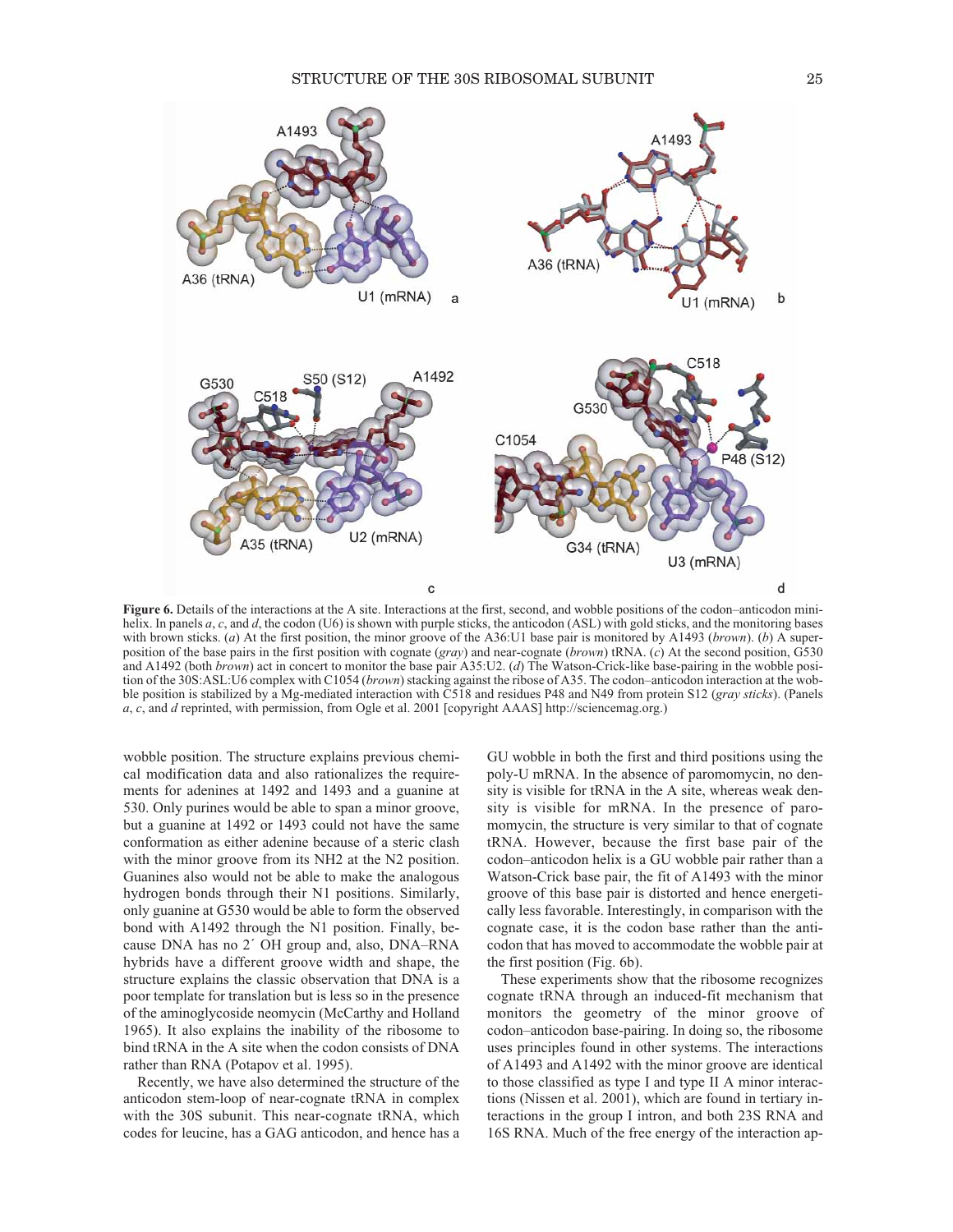pears to arise from the shape complementarity of the adenines to the minor groove (Doherty et al. 2001). The principles of minor groove recognition by surface complementarity and sequence-independent hydrogen bonding to ensure fidelity of base-pairing are also employed by DNA and RNA polymerases (Doublie et al. 1998; Kiefer et al. 1998; Cheetham and Steitz 1999).

Since our experiments involve just the anticodon stemloop of tRNA in the context of the 30S subunit, a natural question concerns what state these structures represent along the reaction pathway. The conformation of the anticodon stem-loop is virtually identical to that of the Asite tRNA in the 70S structure (Yusupov et al. 2001), suggesting that it represents a post-accommodation state of tRNA. Our structure therefore has no direct bearing on the initial recognition step in which a ternary complex of EF-Tu with tRNA and GTP binds to the ribosome. However, we note that the protections observed on the binding of the ternary complex of EF-Tu with tRNA to the ribosome are essentially the same as those observed on nonenzymatic tRNA binding (Powers and Noller 1994), and both are consistent with our structure. This suggests that despite a large change in the orientation of the tRNA, many of the interactions of the ribosome with the codon–anticodon helix observed here probably occur in the initial recognition step and persist through GTP hydrolysis to accommodation. It is clear that A1492 and A1493 are in a conformationally variable region of the 30S subunit and possibly can rotate with the tRNA after the initial binding. This hypothesis needs to be tested experimentally by determining a high-resolution structure of the ternary complex with the ribosome.

#### **PROOFREADING**

The basis of proofreading is that the initial binding of tRNA occurs as part of its ternary complex with EF-Tu, and the complex can dissociate at this step. Following GTP hydrolysis by EF-Tu, the aminoacylated end of the tRNA is free to move into the peptidyl transferase site in the accommodation step. During this process, which is part of the proofreading step, tRNA has a second chance to dissociate. The broad consensus is that proofreading is an important step in ensuring the accuracy of protein synthesis (Thompson and Stone 1977; Ruusala et al. 1982; Rodnina and Wintermeyer 2001). However, this view is not unanimous, and Nierhaus and coworkers have proposed an alternative model that excludes proofreading (Nierhaus 1990). Although recognition of the geometry of codon–anticodon base-pairing is an essential ingredient of this alternative model, we note that our demonstration that such recognition occurs does not preclude a proofreading step.

There are several lines of evidence for a proofreading step, the most important of which is that the number of molecules of GTP hydrolyzed per amino acid incorporated is much higher for near-cognate tRNA than for cognate tRNA, showing that near-cognate tRNA can trigger GTP hydrolysis but is usually rejected subsequently and only occasionally incorporated (Thompson and Stone 1977; Ruusala et al. 1982). In addition, it is known that mutations in the ribosome not directly at the decoding site, e.g., in the tRNA but distant from the anticodon loop (Hirsh 1971), 23S RNA (O'Connor and Dahlberg 1993; Bilgin and Ehrenberg 1994), or EF-Tu (Tapio and Isaksson 1988), can affect accuracy. This argues that considerations other than geometric recognition of codon–anticodon base-pairing, such as the kinetics of various steps in the proofreading hypothesis, also play an essential role in the accuracy of translation.

An important insight into how the ribosome carries out proofreading comes from studies of the antibiotic streptomycin, which is known to reduce the accuracy of protein synthesis (Davies et al. 1964), by affecting primarily the proofreading step (Ruusala and Kurland 1984). Mutants resistant to streptomycin are generally hyperaccurate, whereas ribosome ambiguity (*ram*) mutants, often found as suppressors of streptomycin dependence, are more error-prone than wild-type ribosomes. Moreover, the effects of streptomycin binding and *ram* mutations are not additive, suggesting that their effects arise from a similar mechanism (Ruusala and Kurland 1984).

Restrictive mutations are usually found in protein S12, whereas *ram* mutants usually occur on proteins S4 and S5. However, recently both *ram* and restrictive phenotypes have been generated by mutations in helix 27 of 16S RNA (Lodmell and Dahlberg 1997). Chemical probing studies show that *ram* and restrictive ribosomes have altered chemical reactivity in portions of helices 27 and 44 of 16S RNA (Allen and Noller 1989). More recent chemical probing (Lodmell and Dahlberg 1997) and cryo-electron microscopy (Gabashvili et al. 1999) provide evidence that the *ram* and restrictive ribosomes may have altered conformations throughout the 30S subunit.

A model has been proposed in which the ribosome switches between *ram* and restrictive states even during normal translation (Lodmell and Dahlberg 1997). After hydrolysis of GTP by EF-Tu, the ribosome enters a restrictive conformation that favors dissociation of tRNAs. This is followed by a transition to another state in which the tRNA is stably bound and can become available for peptide-bond formation. Near-cognate tRNAs are more likely to dissociate from the restrictive conformation, whereas cognate tRNAs are more likely to progress to peptide-bond formation. Restrictive mutations alter the energetics of the ribosome so that the lifetime of the restrictive state is prolonged, and hence incorrect tRNAs are more likely to be rejected. In contrast, *ram* mutations "destabilize" this restrictive state, so that more tRNAs (even near-cognate ones) are likely to stay bound to the ribosome.

The structure of the 30S subunit shows the locations of the streptomycin-binding site as well as mutations that affect translational accuracy. The environment of helix 27 in the 30S crystal structure is shown in Figure 7a. The bases with altered chemical reactivity in the *ram* and restrictive states (Allen and Noller 1989) lie at the interface between helix 27 and helix 44. In our structure, bases 888–890 of helix 27 are present in the S-turn conformation thought to be characteristic of the *ram* state (Lodmell and Dahlberg 1997). As shown in Figure 7b, the *ram* mutations that occur in S4 and S5 lie mainly at the interface between the two proteins (Clemons et al. 1999; Wimberly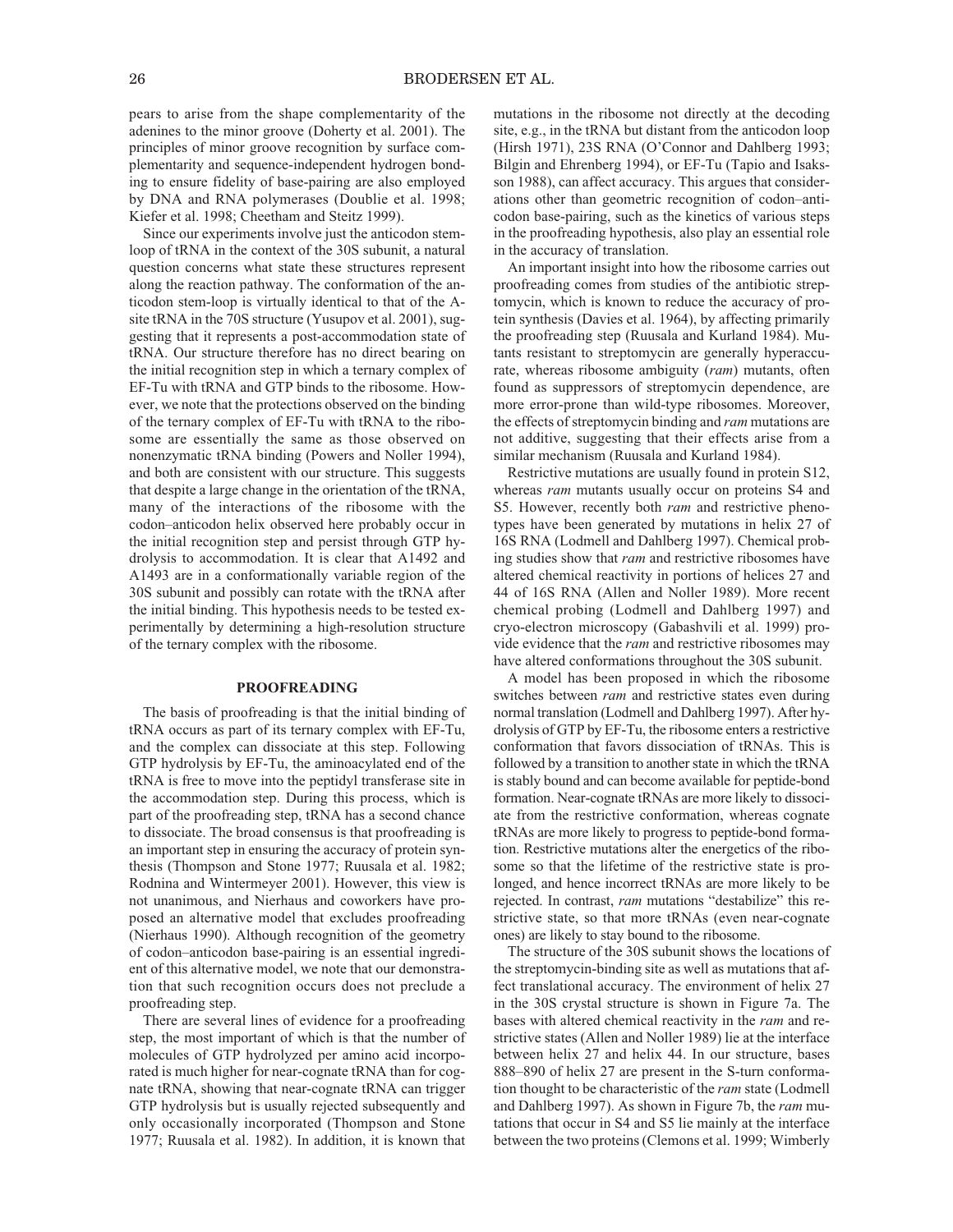

**Figure 7.** The effect of streptomycin. (*a*) The environment of helix 27 (*yellow*) in the 30S subunit. Red balls highlight sites of restrictive mutations in S12, red sticks show A1492 and A1493. (*b*) The helix 1–helix 18 interaction surface is contiguous with the S4-S5 surface. The locations of *ram* mutations in S4 and S5 are highlighted in red, as are the locations of residues 8 and 26 in S4 whose chemical reactivity changes in *ram* mutants. (*c*) The streptomycin-binding site, showing the interactions with helix 27, the 530-loop (helix 18), helix 44, and ribosomal protein S12. Streptomycin is shown in a stick representation along with the difference Fourier density (*red*). (*d*) Schematic horizontal cross-section of the 30S in the streptomycin-binding region showing the approximate location of the elements involved in controlling the *ram*/restrictive equilibrium. S12 is shown in yellow. (Panels *a*–*c* reprinted, with permission, from Carter et al. 2000 [copyright *Nature*] http://www.nature.com.)

et al. 2000). This interface is contiguous with an RNA–RNA interface between helix 1 and the 530 loop (helix 18). Together, they represent a hybrid protein–RNA interface that could be disrupted during conformational changes in the 30S subunit. Streptomycin binds tightly in a pocket where it interacts with the phosphate backbone from four regions of 16S RNA (helices 1, 18, 27/28, and 44) as well as the highly conserved Lys-45 (*E. coli* Lys-42) of S12 (Fig. 7c) (Carter et al. 2000). All of these regions lie at the interface between the shoulder and platform domains of the 30S subunit (Fig. 7d).

Together, these observations implicate movement at this interface in the conformational changes associated with proofreading. At one end of the interface, mutations in S4 and S5 that disrupt their interaction lead to the *ram* phenotype, probably by destabilizing the restrictive state and thus accelerating the transition to a *ram* state. In contrast, mutations in S12 that disrupt interactions at the other end of the interface probably prolong the lifetime of the restrictive state, whereas streptomycin, which stabilizes interactions in the S12 region, suppresses the effect of these mutations (Kurland et al. 1996). In the extreme case of streptomycin-dependence mutations in S12, the transition to the *ram* state is so unfavorable that streptomycin is actually required for function. Interestingly, the single known mutation in S12 that leads to streptomycin resistance without a hyperaccurate phenotype is K45R (*E. coli* K42). This lysine makes direct hydrogen bonds with two OH groups on streptomycin as well as a salt bridge to A913. Its mutation to an arginine would have the effect of disrupting streptomycin binding but would not disrupt its interactions with the ribosome, since the arginine could make the same salt bridge to A913.

Without knowing the structure of the restrictive and *ram* states, it is difficult to predict how streptomycin and accuracy mutations would affect the transition between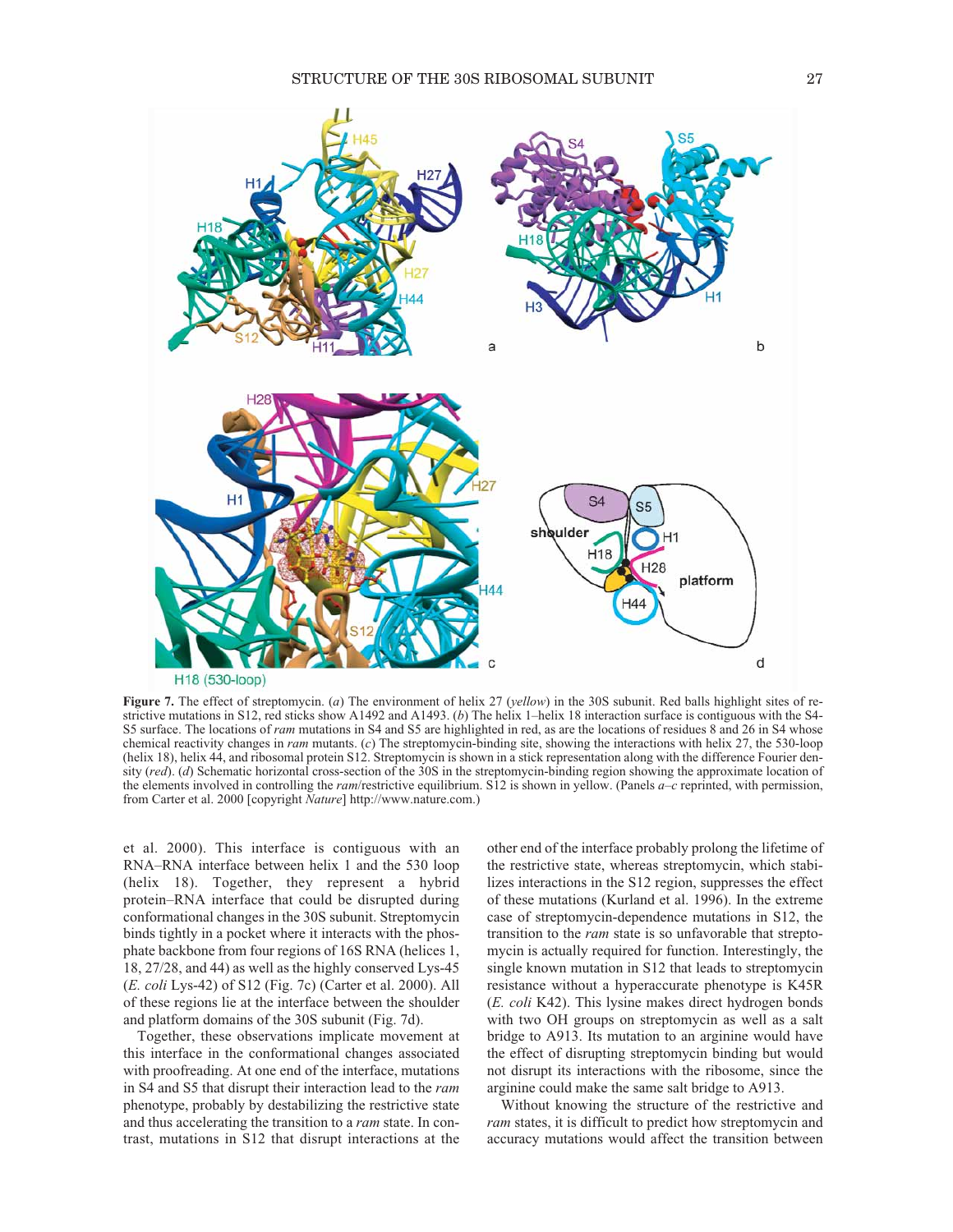them. Moreover, it remains unclear how the changes in conformation observed in the mutants relate to conformational changes in the ribosome during the elongation cycle. In addition to structural work, the *ram* and restrictive states need to be placed rigorously in a kinetic pathway from initial selection to peptidyl transferase. Although the details of proofreading remain to be elucidated, the movement between the platform and shoulder domains of the 30S subunit that has been observed recently on cognate tRNA binding or IF1 binding (Carter et al. 2001; Ogle et al. 2001) supports the proposal that movement between these domains is involved.

## **COMPLEXES WITH ANTIBIOTICS**

Many antibiotics act by binding to the large or small ribosomal subunit, and an enormous amount of work has gone into elucidating the biochemical basis for their action (Spahn and Prescott 1996). Most antibiotics appear to bind to the RNA component of the ribosome, although many resistance mutations map to ribosomal proteins.

Despite decades of biochemical work, it has not been possible until recently to obtain direct structural information on the binding of antibiotics to ribosomes because of the lack of a high-resolution structure of either subunit. A notable exception was the site in helix 44 that contains an internal loop implicated in decoding. This region was shown to bind antibiotics as an isolated fragment (Purohit and Stern 1994) and was used to determine the structures of paromomycin and gentamicin in complex with RNA (Fourmy et al. 1996; Yoshizawa et al. 1998).

With the determination of atomic structures for ribosomal subunits, the situation has changed dramatically. It is now possible to determine the structures of complexes of antibiotics with either ribosomal subunit by cocrystallization or by soaking the native crystals in antibiotic. Refinement of the coordinates of the native structure against diffraction data from the antibiotic complex directly reveals density corresponding to the antibiotic molecules in difference Fourier maps. Using this approach, we have determined the structure of the 30S subunit in complex simultaneously with streptomycin, spectinomycin, and paromomycin (Carter et al. 2000) and also separately with tetracycline, hygromycin B, and pactamycin (Brodersen et al. 2000). The locations of these antibiotics in the 30S structure are shown in Figure 8. These structures shed light on the mechanism of action of the antibiotics, as discussed above for paromomycin and streptomycin in the context of decoding and proofreading. We briefly mention below the results for the other antibiotics.

#### **Tetracycline**

Tetracycline is known to have a single strong binding site in the entire ribosome, located in the 30S subunit, in addition to several weaker binding sites on both subunits (Epe et al. 1987; Kolesnikov et al. 1996), but only the strong binding site is responsible for its inhibitory action during translation (Buck and Cooperman 1990). We observe two tetracycline sites in the 30S subunit. The strong or primary binding site makes contacts with an irregular minor groove of helix 34 and peripherally with bases 964–967 in helix 31. This position places it in the A site of the 30S subunit, in a position that would sterically clash with A-site tRNA after accommodation. The structure thus explains the observation that tetracycline bind-



**Figure 8.** Antibiotics bound to the 30S subunit. (*a*) Overview of the 30S subunit outlining the central region in which the antibiotics we have studied bind. (*b*) The central region expanded to show the locations of streptomycin (*blue*), spectinomycin (*green*), paromomycin (*red*), tetracycline (*orange*), pactamycin (*cyan*), and hygromycin B (*magenta*).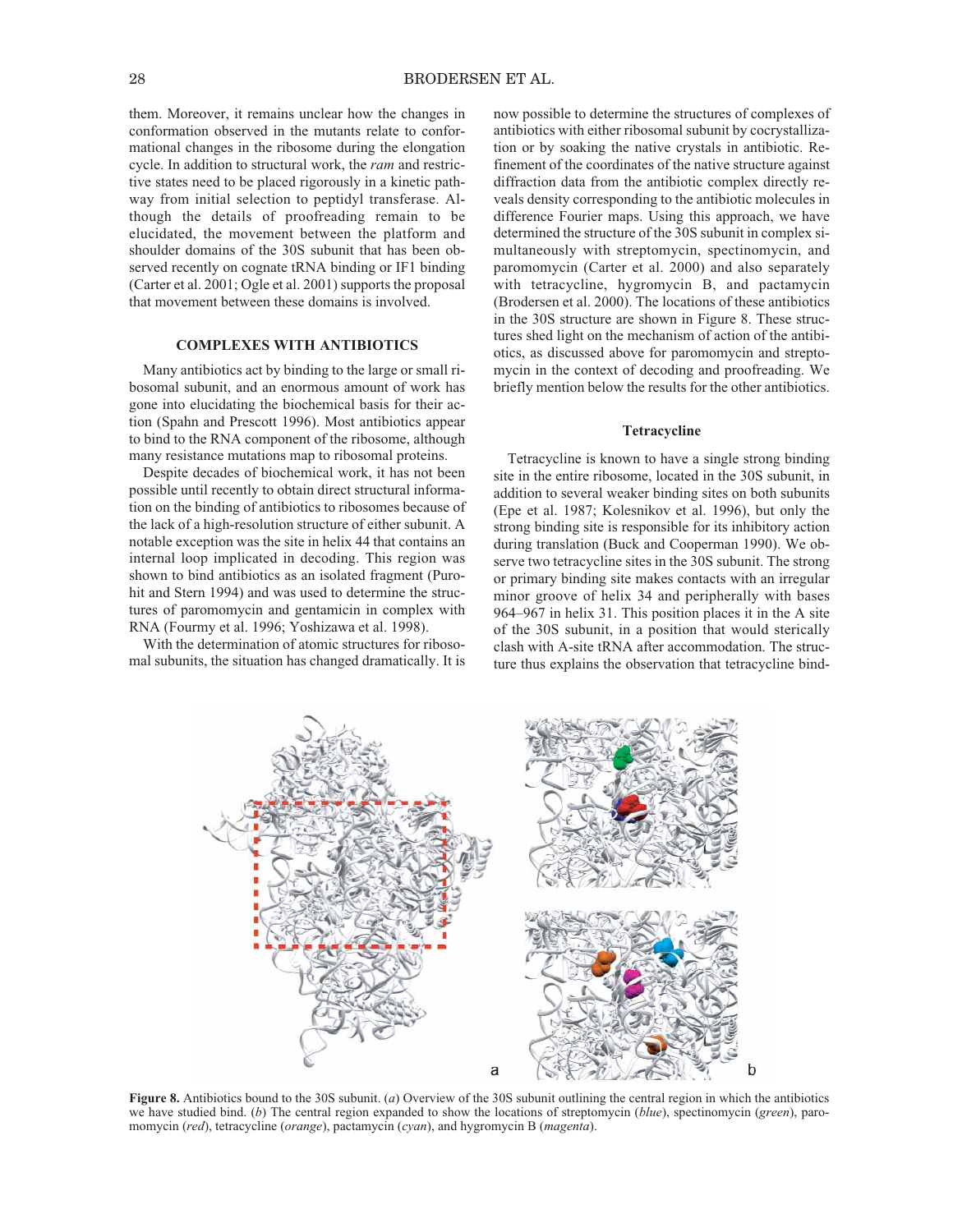ing prevents the binding of A-site tRNA but allows GTP hydrolysis by EF-Tu (Gordon 1969). It is also consistent with extensive data on positions on the tetracycline molecule that cannot be modified without losing antibiotic activity (Chopra 1985). These positions are all involved in making interactions with the 30S subunit, whereas the positions where modifications are allowed are not. We also see a second binding site for tetracycline between helix 27 and helix 11 that is consistent with biochemical footprinting data (Moazed and Noller 1987). It is not clear that this second site has any relevance for the action of tetracycline. However, helix 27 is known to be the site of an accuracy switch in the ribosome (as discussed above in the section on proofreading), and this site may have some synergistic effect with the primary site at helix 34.

Recently, a second structure of the complex of the 30S subunit with tetracycline was published by the Max Planck/Weizmann group (Pioletti et al. 2001). This complex, at 4.5 Å resolution, shows six binding sites for tetracycline. Only one of these, the primary binding site at helix 34, is common to both structures. A site observed near helix 27 is distinct from our secondary site near that location and appears not to be consistent with protection data (Moazed and Noller 1987). Other sites observed in the Max Planck/Weizmann structure are consistent with various biochemical data on affinity labeling by tetracycline analogs. However, despite a nominally higher resolution and concentration of tetracycline, we see no signs of these additional sites in our difference Fourier maps. It is not clear whether the differences arise from the data or from the actual soaking times and conditions. In any case, our current opinion is that the minor sites are not relevant physiologically, and the site observed in both structures, namely the A site, is responsible for the effect of tetracycline on protein synthesis.

### **Pactamycin, Hygromycin B, and Spectinomycin**

Pactamycin binds to the ribosomal E site, where it displaces mRNA and could affect initiation by interfering with interaction with either the Shine-Dalgarno sequence or initiation factors (Brodersen et al. 2000). Hygromycin B binds to the major groove of helix 44 near the P site (Brodersen et al. 2000). This region of helix 44 appears to move during translocation (Frank and Agrawal 2000), and the structure provides a rationale for how hygromycin B may inhibit its flexibility and thus translocation.

Spectinomycin binds to a minor groove of helix 34 that appears to be very close to a hinge point between the head and body (Carter et al. 2000). Its binding site is consistent with biochemical and mutational data (Sigmund et al. 1984; Brink et al. 1994). By potentially inhibiting conformational changes in the head, spectinomycin could have the effect of inhibiting translocation as observed.

# **STUDIES ON INITIATION**

During initiation, the 30S subunit binds three initiation factors, IF1, IF2, and IF3, along with initiator tRNA. As a first step in understanding the structure of the initiation complex, we have determined the structure of IF1 bound to the 30S subunit. The structure shows that IF1 interacts directly with A1492 and A1493 in the A site, and its binding would sterically prevent the binding of A-site tRNA. Both of these are consistent with earlier biochemical data (Moazed et al. 1995; Dahlquist and Puglisi 2000). The binding of IF1 causes a change in the conformation of helix 44 that is propagated to result in global domain movements, and since IF1 is known to affect the rate but not extent of dissociation of 30S and 50S (Godefroy-Colburn et al. 1975), it is likely that the IF1 complex with the 30S represents a transition state that has a lowered activation energy barrier for subunit association or dissociation.

# **CONCLUSIONS AND FUTURE PROSPECTS**

These are exciting times to be working on ribosome structure. The recent atomic structures of the 30S and 50S, and the subsequent lower resolution but complete molecular model of the 70S with tRNA, have changed the way that ribosome biology will be studied. The structure of the 30S has given us insights into tRNA and mRNA recognition, decoding, and antibiotic function, as well as interactions with initiation factor IF1. The atomic structures of both subunits have been invaluable in the molecular interpretation of the 5.5 Å resolution structure of the 70S ribosome. Nevertheless, a large number of important questions remain, even in the context of the bacterial ribosome, let alone its more complicated eukaryotic counterpart. These range from the sequence of events during initiation and termination to an understanding of how GTP hydrolysis by the various factors is triggered by the ribosome and how this energy is used in various steps such as proofreading or translocation. We also need to learn much more about the molecular details of the conformational changes in the ribosome during translation.

# **ACKNOWLEDGMENTS**

This work was supported by the Medical Research Council (UK) and National Institutes of Health grant GM-44973 (to S.W. White and V.R.). D.E.B. was the recipient of a Human Frontier Science Program postdoctoral fellowship, and W.M.C. was the recipient of a National Institutes of Health predoctoral fellowship. We dedicate this to the memory of Professor Paul Sigler, who facilitated this work at a crucial juncture.

# **REFERENCES**

- Agalarov S.C. and Williamson J.R. 2000. A hierarchy of RNA subdomains in assembly of the central domain of the 30 S ribosomal subunit. *RNA* **6:** 402.
- Allen P.N. and Noller H.F. 1989. Mutations in ribosomal proteins S4 and S12 influence the higher order structure of 16 S ribosomal RNA. *J. Mol. Biol.* **208:** 457.
- Andersson I., Knight S., Schneider G., Lindqvist Y., Lundqvist T., Brändén C.-I., and Lorimer G.H. 1989. Crystal structure of the active-site of ribulose-bisphosphate carboxylase. *Nature* **337:** 229.
- Ban N., Nissen P., Hansen J., Moore P.B., and Steitz T.A. 2000.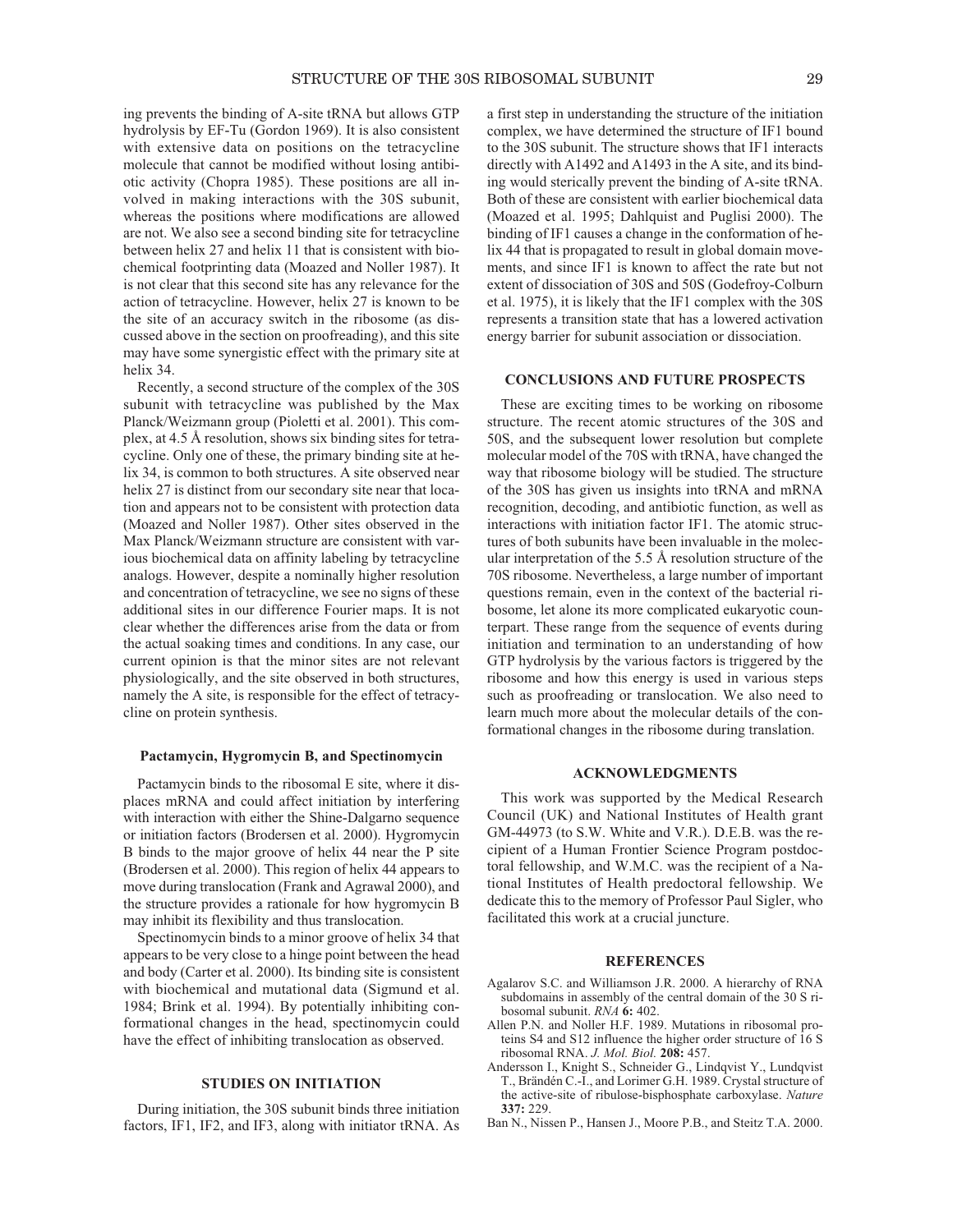The complete atomic structure of the large ribosomal subunit at 2.4 Å resolution. *Science* **289:** 905.

- Ban N., Freeborn B., Nissen P., Penczek P., Grassucci R.A., Sweet R., Frank J., Moore P.B., and Steitz T.A. 1998. A 9 Å resolution X-ray crystallographic map of the large ribosomal subunit. *Cell* **93:** 1105.
- Bilgin N. and Ehrenberg M. 1994. Mutations in 23 S ribosomal RNA perturb transfer RNA selection and can lead to streptomycin dependence. *J. Mol. Biol.* **235:** 813.
- Blundell T.L. and Johnson L.N. 1976. *Protein crystallography*. Academic Press, New York.
- Brink M.F., Brink G., Verbeet M.P., and de Boer H.A. 1994. Spectinomycin interacts specifically with the residues G1064 and C1192 in 16S rRNA, thereby potentially freezing this molecule into an inactive conformation. *Nucleic Acids Res.* **22:** 325.
- Brodersen D.E., Clemons W.M., Carter A.P., Morgan-Warren R.J., Wimberly B.T., and Ramakrishnan V. 2000. The structural basis for the action of the antibiotics tetracycline, pactamycin, and hygromycin B on the 30S ribosomal subunit. *Cell* **103:** 1143.
- Buck M.A. and Cooperman B.S. 1990. Single protein omission reconstitution studies of tetracycline binding to the 30S subunit of *Escherichia coli* ribosomes. *Biochemistry* **29:** 5374.
- Carter A.P., Clemons W.M., Jr., Brodersen D.E., Morgan-Warren R., Wimberly B.T., and Ramakrishnan V. 2000. Functional insights from the structure of the 30S ribosomal subunit and its interaction with antibiotics. *Nature* **407:** 340.
- Carter A.P., Clemons W.M., Jr., Brodersen D.E., Morgan-Warren R.J., Hartsch T., Wimberly B.T., and Ramakrishnan V. 2001. Crystal structure of an initiation factor bound to the 30S ribosomal subunit. *Science* **291:** 498.
- Cate J.H., Yusupov M.M., Yusupova G.Z., Earnest T.N., and Noller H.F. 1999. X-ray crystal structures of 70S ribosome functional complexes (comments). *Science* **285:** 2095.
- Cate J.H., Gooding A.R., Podell E., Zhou K., Golden B.L., Kundrot C.E., Cech T.R., and Doudna J.A. 1996. Crystal structure of a group I ribozyme domain: Principles of RNA packing. *Science* **273:** 1678.
- Cheetham G.M. and Steitz T.A. 1999. Structure of a transcribing T7 RNA polymerase initiation complex. *Science* **286:** 2305.
- Chopra I. 1985. Mode of action of the tetracyclines and the nature of bacterial resistance to them. *Handb. Exp. Pharmacol.* **78:** 317.
- Clemons W.M., Jr., May J.L.C., Wimberly B.T., McCutcheon J.P., Capel M., and Ramakrishnan V. 1999. Structure of a bacterial 30S ribosomal subunit at 5.5 Å resolution. *Nature* **400:** 833.
- Clemons W.M., Jr., Brodersen D.E., McCutcheon J.P., May J.L.C., Carter A.P., Morgan-Warren R.J., Wimberly B.T., and Ramakrishnan V. 2001. Crystal structure of the 30S ribosomal subunit from *Thermus thermophilus:* Purification, crystallization and structure determination. *J. Mol. Biol.* **310:** 827.
- Crick F.H.C. 1966. Codon-anticodon pairing:The wobble hypothesis. *J. Mol. Biol.* **19:** 548.
- Crick F.H.C. and Magdoff B.S. 1956. The theory of the method of isomorphous replacement for protein crystals. I. *Acta Crystallogr.* **9:** 901.
- Dahlquist K.D. and Puglisi J.D. 2000. Interaction of translation initiation factor IF1 with the *E. coli* ribosomal A site. *J. Mol. Biol.* **299:** 1.
- Davies J., Gilbert W., and Gorini L. 1964. Streptomycin, suppression, and the code. *Proc. Natl. Acad. Sci.* **51:** 883.
- Doherty E.A., Batey R.T., Masquida B., and Doudna J.A. 2001. A universal mode of helix packing in RNA. *Nat. Struct. Biol.* **8:** 339.
- Dontsova O., Dokudovskaya S., Kopylov A., Bogdanov A., Rinke-Appel J., Junke N., and Brimacombe R. 1992. Three widely separated positions in the 16S RNA lie in or close to the ribosomal decoding region; a site-directed cross-linking study with mRNA analogues. *EMBO J.* **11:** 3105.
- Doublie S., Tabor S., Long A.M., Richardson C.C., and Ellenberger T. 1998. Crystal structure of a bacteriophage T7 DNA replication complex at 2.2 Å resolution. *Nature* **391:** 251.
- Eigen M. and De Maeyer L. 1966. Chemical means of information storage and readout in biological systems. *Naturwissenschaften* **53:** 50.
- Epe B., Woolley P., and Hornig H. 1987. Competition between tetracycline and tRNA at both P and A sites of the ribosome of *Escherichia coli*. *FEBS Lett.* **213:** 443.
- Fourmy D., Recht M.I., Blanchard S.C., and Puglisi J.D. 1996. Structure of the A site of *Escherichia coli* 16S ribosomal RNA complexed with an aminoglycoside antibiotic. *Science* **274:** 1367.
- Frank J. and Agrawal R.K. 2000. A ratchet-like inter-subunit reorganization of the ribosome during translocation. *Nature* **406:** 319.
- Frank J., Zhu J., Penczek P., Li Y., Srivastava S., Verschoor A., Radermacher M., Grassucci R., Lata R.K., and Agrawal R.K. 1995. A model of protein synthesis based on cryo-electron microscopy of the *E. coli* ribosome. *Nature* **376:** 441.
- Gabashvili I.S., Agrawal R.K., Grassucci R., Squires C.L., Dahlberg A.E., and Frank J. 1999. Major rearrangements in the 70S ribosomal 3D structure caused by a conformational switch in 16S ribosomal RNA. *EMBO J.* **18:** 6501.
- Garman E. and Schneider. T.R. 1997. Macromolecular cryocrystallography. *J. Appl. Crystallogr.* **30:** 211.
- Garrett R.A., Douthwaite S.R., Liljas A., Matheson A.T., Moore P.B., and Noller H.F. 2000. *The ribosome: Structure, function, antibiotics and cellular interactions*. ASM Press, Washington, D.C.
- Glotz C. and Brimacombe R. 1980. An experimentally-derived model for the secondary structure of the 16S ribosomal RNA from *Escherichia coli*. *Nucleic Acids Res.* **8:** 2377.
- Glotz C., Müssig J., Gewitz H.S., Makowski I., Arad T., Yonath A., and Wittmann H.G. 1987. Three-dimensional crystals of ribosomes and their subunits from eu- and archaebacteria. *Biochem. Int.* **15:** 953.
- Godefroy-Colburn T., Wolfe A.D., Dondon J., Grunberg-Manago M., Dessen P., and Pantaloni D. 1975. Light-scattering studies showing the effect of initiation factors on the reversible dissociation of *Escherichia coli* ribosomes. *J. Mol. Biol.* **94:** 461.
- Gordon J. 1969. Hydrolysis of guanosine 5´-triphosphate associated wh binding of aminoacyl transfer ribonucleic acid to ribosomes. *J. Biol. Chem.* **244:** 5680.
- Gutell R.R. 1996. Comparative sequence analysis and the structure of 16S and 23S rRNA. In *Ribosomal RNA: Structure, evolution, processing, and function in protein biosynthesis* (ed. A.E. Dahlberg and R.A. Zimmermann), p. 111. CRC Press, Boca Raton, Florida.
- Helliwell J.R. 1998. Synchrotron radiation facilities. *Nat. Struct. Biol.* (suppl.) **5:** 614.
- Hendrickson W.A. 1991. Determination of macromolecular structures from anomalous diffraction of synchrotron radiation. *Science* **254:** 51.
- ———. 2000. Synchrotron crystallography. *Trends Biochem. Sci.* **25:** 637.
- Hendrickson W.A., Horton J.R., and LeMaster D.M. 1990. Selenomethionyl proteins produced for analysis by multiwavelength anomalous diffraction (MAD): A vehicle for direct determination of three-dimensional structure. *EMBO J.* **9:** 1665.
- Hirsh D. 1971. Tryptophan transfer RNA as the UGA suppressor. *J. Mol. Biol.* **58:** 439.
- Hope H. 1988. Cryocrystallography of biological macromolecules: A generally applicable method. *Acta Crystallogr. B* **44:** 22.
- Hope H., Frolow F., von Böhlen K., Makowski I., Kratky C., Halfon Y., Danz H., Webster P., Bartels K.S., Wittmann H.G., and Yonath A. 1989. Cryocrystallography of ribosomal particles. *Acta Crystallogr. B* **45:** 190.
- Hopfield J.J. 1974. Kinetic proofreading: A new mechanism for reducing errors in biosynthetic processes requiring high specificity. *Proc. Natl. Acad. Sci.* **71:** 4135.
- Kahn R., Fourme R., Bosshard R., Chiadmi M., Risler J.L., Dideberg O., and Wery J.P. 1985. Crystal structure study of *Opsanus* tau parvalbumin by multiwavelength anomalous diffraction. *FEBS Lett.* **179:** 133.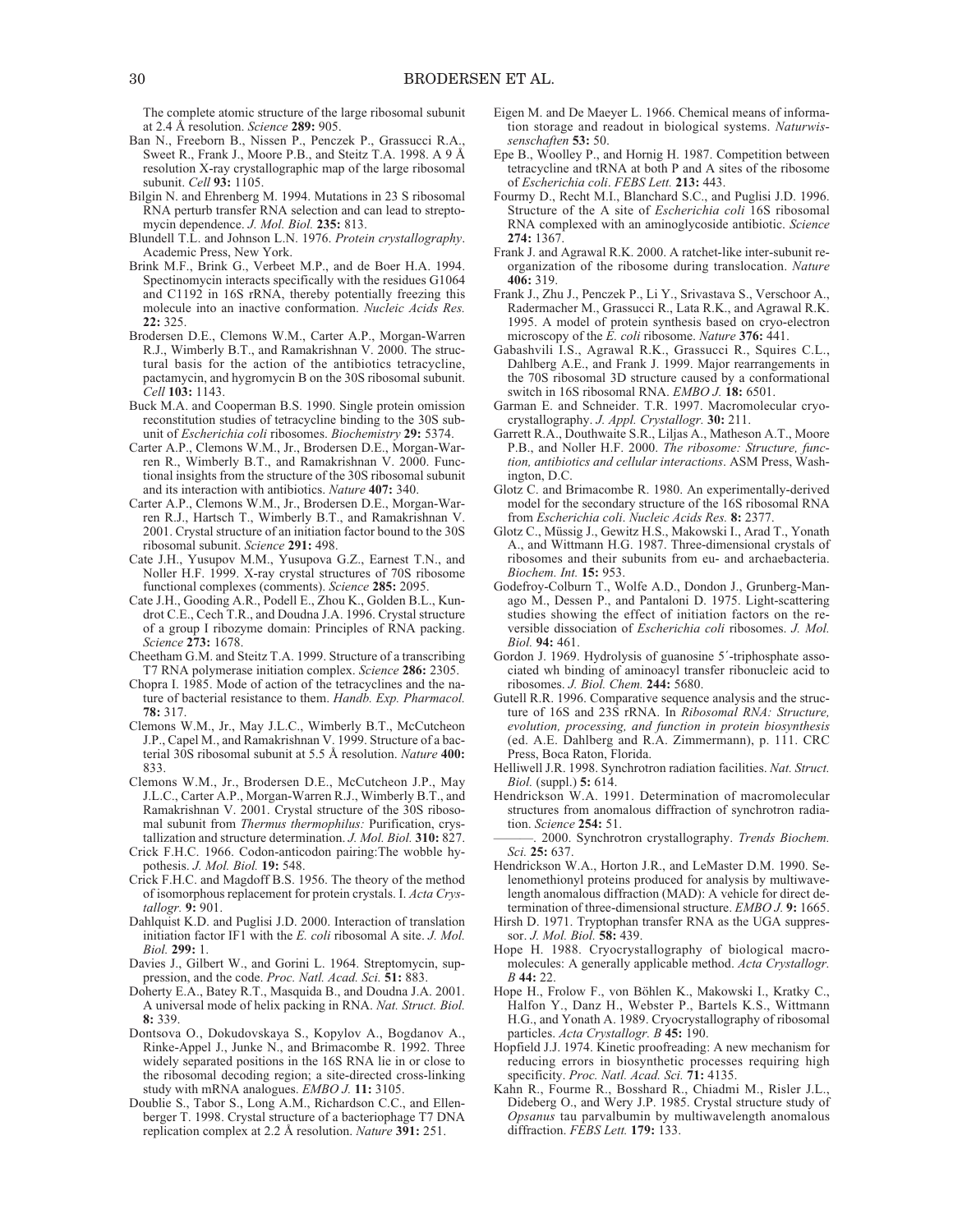- Kiefer J.R., Mao C., Braman J.C., and Beese L.S. 1998. Visualizing DNA replication in a catalytically active *Bacillus* DNA polymerase crystal. *Nature* **391:** 304.
- Knablein J., Neuefeind T., Schneider F., Bergner A., Messerschmidt A., Lowe J., Steipe B., and Huber R. 1997. Ta6Br(2+)12, a tool for phase determination of large biological assemblies by X-ray crystallography. *J. Mol. Biol.* **270:** 1.
- Kolesnikov I.V., Protasova N.Y., and A.T. Gudkov. 1996. Tetracyclines induce changes in accessibility of ribosomal proteins to proteases. *Biochimie* **78**: 868.
- Kurland C.G. 1992. Translational accuracy and the fitness of bacteria. *Annu. Rev. Genet.* **26:** 29.
- Kurland C.G., Hughes D., and Ehrenberg M. 1996. Limitations of translational accuracy. In Escherichia coli *and* Salmonella typhimurium: *Cellular and molecular biology,* 2nd edition (ed. F.C. Neidhardt et al.), p. 979. ASM Press, Washington, D.C.
- Lata K.R., Agrawal R.K., Penczek P., Grassucci R., Zhu J., and Frank J. 1996. Three-dimensional reconstruction of the *Escherichia coli* 30S ribosomal subunit in ice. *J. Mol. Biol.* **262:** 43.
- Lodmell J.S. and Dahlberg A.E. 1997. A conformational switch in *Escherichia coli* 16S ribosomal RNA during decoding of messenger RNA. *Science* **277:** 1262.
- McCarthy B.J. and Holland J.J. 1965. Denatured DNA as a direct template for in vitro protein synthesis. *Proc. Natl. Acad. Sci.* **54:** 880.
- Moazed D. and Noller H.F. 1987. Interaction of antibiotics with functional sites in 16S ribosomal RNA. *Nature* **327:** 389.
- 1990. Binding of tRNA to the ribosomal A and P sites protects two distinct sets of nucleotides in 16 S rRNA. *J. Mol. Biol.* **211:** 135.
- Moazed D., Samaha R.R., Gualerzi C., and Noller H.F. 1995. Specific protection of 16 S rRNA by translational initiation factors. *J. Mol. Biol.* **248:** 207.
- Mueller F., Stark H., van Heel M., Rinke-Appel J., and Brimacombe R. 1997. A new model for the three-dimensional folding of *Escherichia coli* 16 S ribosomal RNA. III. The topography of the functional centre. *J. Mol. Biol.* **271:** 566.
- Nierhaus K.H. 1990. The allosteric three-site model for the ribosomal elongation cycle: Features and future. *Biochemistry* **29:** 4997.
- Ninio J. 1975. Kinetic amplification of enzyme discrimination. *Biochimie* **57:** 587.
- Nissen P., Ippolito J.A., Ban N., Moore P.B., and Steitz T.A. 2001. RNA tertiary interactions in the large ribosomal subunit: The A-minor motif. *Proc. Natl. Acad. Sci.* **98:** 4899.
- Nowotny V. and Nierhaus K.H. 1988. Assembly of the 30S subunit from *Escherichia coli* ribosomes occurs via two assembly domains which are initiated by S4 and S7. *Biochemistry* **27:** 7051.
- O'Connor M. and Dahlberg A.E. 1993. Mutations at U2555, a tRNA-protected base in 23S rRNA, affect translational fidelity. *Proc. Natl. Acad. Sci.* **90:** 9214.
- O'Connor M., Thomas C.L., Zimmermann R.A., and Dahlberg A.E. 1997. Decoding fidelity at the ribosomal A and P sites: Influence of mutations in three different regions of the decoding domain in 16S rRNA. *Nucleic Acids Res.* **25:** 1185.
- O'Connor M., Brunelli C.A., Firpo M.A., Gregory S.T., Lieberman K.R., Lodmell J.S., Moine H., Van Ryk D.I., and Dahlberg A.E. 1995. Genetic probes of ribosomal RNA function. *Biochem. Cell Biol.* **73:** 859.
- Ogle J.M., Brodersen D.E., Clemons W.M., Jr., Tarry M.J., Carter A.P., and Ramakrishnan V. 2001. Recognition of cognate transfer RNA by the 30S ribosomal subunit. *Science* **292:** 897.
- O'Halloran T.V., Lippard S.J., Richmond T.J., and Klug A. 1987. Multiple heavy-atom reagents for macromolecular Xray structure determination. Application to the nucleosome core particle. *J. Mol. Biol.* **194:** 705.
- Pioletti M., Schlunzen F., Harms J., Zarivach R., Gluhmann M., Avila H., Bashan A., Bartels H., Auerbach T., Jacobi C., Hartsch T., Yonath A., and Franceschi F. 2001. Crystal structures of complexes of the small ribosomal subunit with tetra-

cycline, edeine and IF3. *EMBO J.* **20:** 1829.

- Potapov A.P. 1982. A stereospecific mechanism for the aminoacyl-tRNA selection at the ribosome. *FEBS Lett*. **146:** 5.
- Potapov A.P., Triana-Alonso F.J., and Nierhaus K.H. 1995. Ribosomal decoding processes at codons in the A or P sites depend differently on 2´-OH groups. *J. Biol. Chem.* **270:** 17680.
- Powers T. and Noller H.F. 1994. Selective perturbation of G530 of 16 S rRNA by translational miscoding agents and a streptomycin-dependence mutation in protein S12. *J. Mol. Biol.* **235:** 156.
- Purohit P. and Stern S. 1994. Interactions of a small RNA with antibiotic and RNA ligands of the 30S subunit. *Nature* **370:** 659.
- Ramakrishnan V. and Biou V. 1997. Treatment of multiwavelength anomalous diffraction data as a special case of multiple isomorphous replacement. *Methods Enzymol.* **276:** 538.
- Ramakrishnan V., Finch J.T., Graziano V., Lee P.L., and Sweet R.M. 1993. Crystal structure of globular domain of histone H5 and its implications for nucleosome binding. *Nature* **362:** 219.
- Rodnina M.V. and Wintermeyer W. 2001. Ribosome fidelity: tRNA discrimination, proofreading and induced fit. *Trends Biochem. Sci.* **26:** 124.
- Ruusala T. and Kurland C.G. 1984. Streptomycin preferentially perturbs ribosomal proofreading. *Mol. Gen. Genet.* **198:** 100.
- Ruusala T., Ehrenberg M., and Kurland C.G. 1982. Is there proofreading during polypeptide synthesis? *EMBO J.* **1:** 741.
- Schluenzen F., Tocilj A., Zarivach R., Harms J., Gluehmann M., Janell D., Bashan A., Bartels H., Agmon I., Franceschi F., and Yonath A. 2000. Structure of functionally activated small ribosomal subunit at 3.3 Å resolution. *Cell* **102:** 615.
- Schluenzen F., Hansen H.A.S., Thygesen J., Bennett W.S., Volkmann N., Levin I., Harms J., Bartles H., Zaytzev-Bashan A., Berkovitch-Yellin Z., Sagi I., Fransceschi F., Krumbholtz S., Geva M., Weinstein S., Agmon I., Boddeker N., Morlang S., Sharon R., Dribin A., Maltz E., Peretz M., Weinrich V., and Yonath A. 1995. A milestone in ribosomal crystallography: The construction of preliminary electron density maps at intermediate resolution. *Biochem. Cell Biol.* **73:** 739.
- Sigmund C.D., Ettayebi M., and Morgan E.A. 1984. Antibiotic resistance mutations in 16S and 23S ribosomal RNA genes of *Escherichia coli*. *Nucleic Acids Res.* **12:** 4653.
- Spahn C.M. and Prescott C.D. 1996. Throwing a spanner in the works: Antibiotics and the translation apparatus. *J. Mol. Med.* **74:** 423.
- Stark H., Rodnina M.V., Rinke-Appel J., Brimacombe R., Wintermeyer W., and van Heel M. 1997. Visualization of elongation factor Tu on the *Escherichia coli* ribosome. *Nature* **389:** 403.
- Stark H., Mueller F., Orlova E.V., Schatz M., Dube P., Erdemir T., Zemlin F., Brimacombe R., and van Heel M. 1995. The 70S *Escherichia coli* ribosome at 23 Å resolution: Fitting the ribosomal RNA. *Structure* **3**: 815.
- Tapio S. and Isaksson L.A. 1988. Antagonistic effects of mutant elongation factor Tu and ribosomal protein S12 on control of translational accuracy, suppression and cellular growth. *Biochimie* **70:** 273.
- Thompson R.C. and Dix D.B. 1982. Accuracy of protein biosynthesis. A kinetic study of the reaction of poly(U)-programmed ribosomes with a leucyl-tRNA2-elongation factor Tu-GTP complex. *J. Biol. Chem.* **257:** 6677.
- Thompson R.C. and Karim A.M. 1982. The accuracy of protein biosynthesis is limited by its speed: High fidelity selection by ribosomes of aminoacyl-tRNA ternary complexes containing GTPγS. *Proc. Natl. Acad. Sci.* **79:** 4922.
- Thompson R.C. and Stone P.J. 1977. Proofreading of the codonanticodon interaction on ribosomes. *Proc. Natl. Acad. Sci.* **74:** 198.
- Thygesen J., Weinstein S., Franceschi F., and Yonath A. 1996. The suitability of multi-metal clusters for phasing in crystallography of large macromolecular assemblies. *Structure* **4:** 513.
- Tocilj A., Schlunzen F., Janell D., Gluhmann M., Hansen H.A., Harms J., Bashan, Bartels H., Agmon I., Franceschi F., and